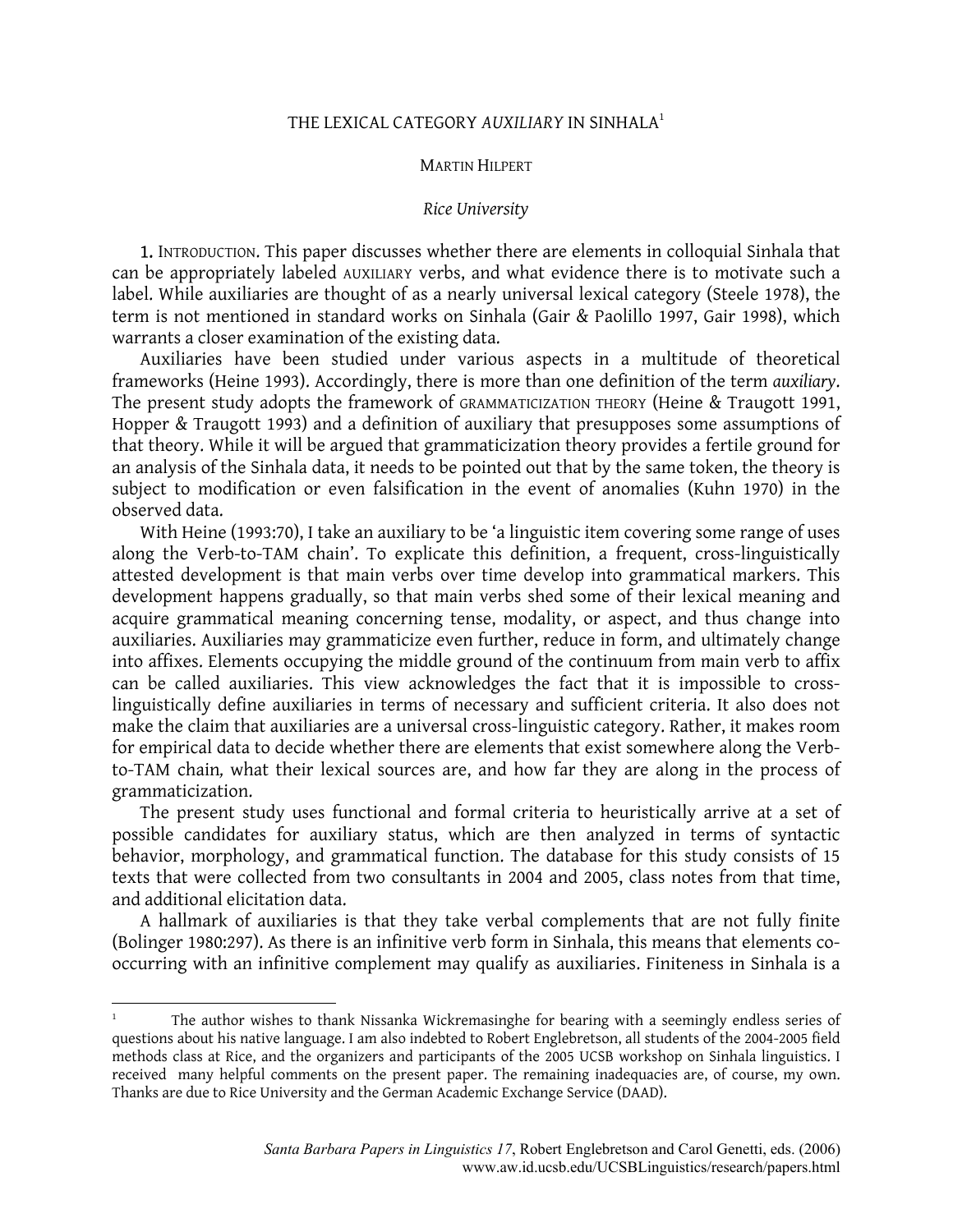matter of degree. For this reason, elements which are not maximally finite verbal complements should also be considered. Table 1 gives an overview of Sinhala elements that take non-finite verbal or clausal complements, and thus form the object of investigation for the present study.

| Element     | English gloss | Function         | Complement types      |
|-------------|---------------|------------------|-----------------------|
| yannə       | go            | <b>FUTURE</b>    | <b>INF</b>            |
| dennə       | give          | PERMISSIVE       | <b>INF</b>            |
| patan gannə | start take    | <b>INCEPTIVE</b> | <b>INF</b>            |
| wennə       | become        | <b>EQUATIVE</b>  | <b>CLAUSE</b>         |
| næhæ        |               |                  |                       |
|             | not           | <b>NEGATION</b>  | FOCUS PHRASE, AUX     |
| bæhæ        | impossibly    | EPISTEMIC        | INF, AUX              |
| æti         | definitely    | EPISTEMIC        | INF, VERB PHRASE, AUX |
| puluwan     | possibly      | EPISTEMIC        | INF, AUX, CLAUSE      |
| kæməti      | like          | <b>AFFECTION</b> | INF, CLAUSE           |
|             |               |                  |                       |
| kanəgatu    | sorry         | REGRET           | <b>INF</b>            |
| bayə        | afraid        | <b>FEAR</b>      | INF, CLAUSE           |
| oone        | need          | <b>DESIRE</b>    | <b>INF</b>            |

TABLE 1. Sinhala elements taking infinitive or not fully finite verbal complements

Table 1 presents a provisional classification into VERBAL ELEMENTS (yannə, dennə, etc.), EPISTEMIC ELEMENTS (bæhæ, næhæ, etc.), and STANCE ELEMENTS (kæməti, etc.). The first category is motivated by morphological form while the two others are based on semantics. All elements will be analyzed in terms of distribution across different construction types, difference in morphology from regular main verbs, the semantics of their lexical sources, and their grammatical function. All of these are indicators that either allow a placement of an element on the Verb-to-TAM chain, and hence are suggestive of auxiliary status, or characterize the element as belonging to a different category. All considered evidence is synchronic. Since the Verb-to-TAM chain is an inherently diachronic notion, the evidence is not explanatory, but merely suggestive. The aim of this study is to generate reasonable hypotheses that are empirically testable against diachronic data.

Section 2 of this paper elaborates on the notion of auxiliation and gives the theoretical background. Section 3 discusses the evidence and proposes a classification of the elements listed in Table 1. Section 4 concludes and puts auxiliation in colloquial Sinhala into typological perspective.

2. AUXILIATION AND LEXICAL SOURCES OF AUXILIARIES. This paper treats auxiliaries as grammatical markers that develop out of lexical verbs. In accordance with a view of grammar as emergent and continually changing through usage (Hopper 1987, Barlow & Kemmer 2000, Bybee & Hopper 2001), auxiliaries are not assumed to form a uniform category. Instead, they are defined operationally as participating in the process of AUXILIATION (Benveniste 1968), which is schematized below as the development of 1a into 1b (adapted from Kuteva 2001:1):

- (1) a. verb argument
	- b. grammatical marker main verb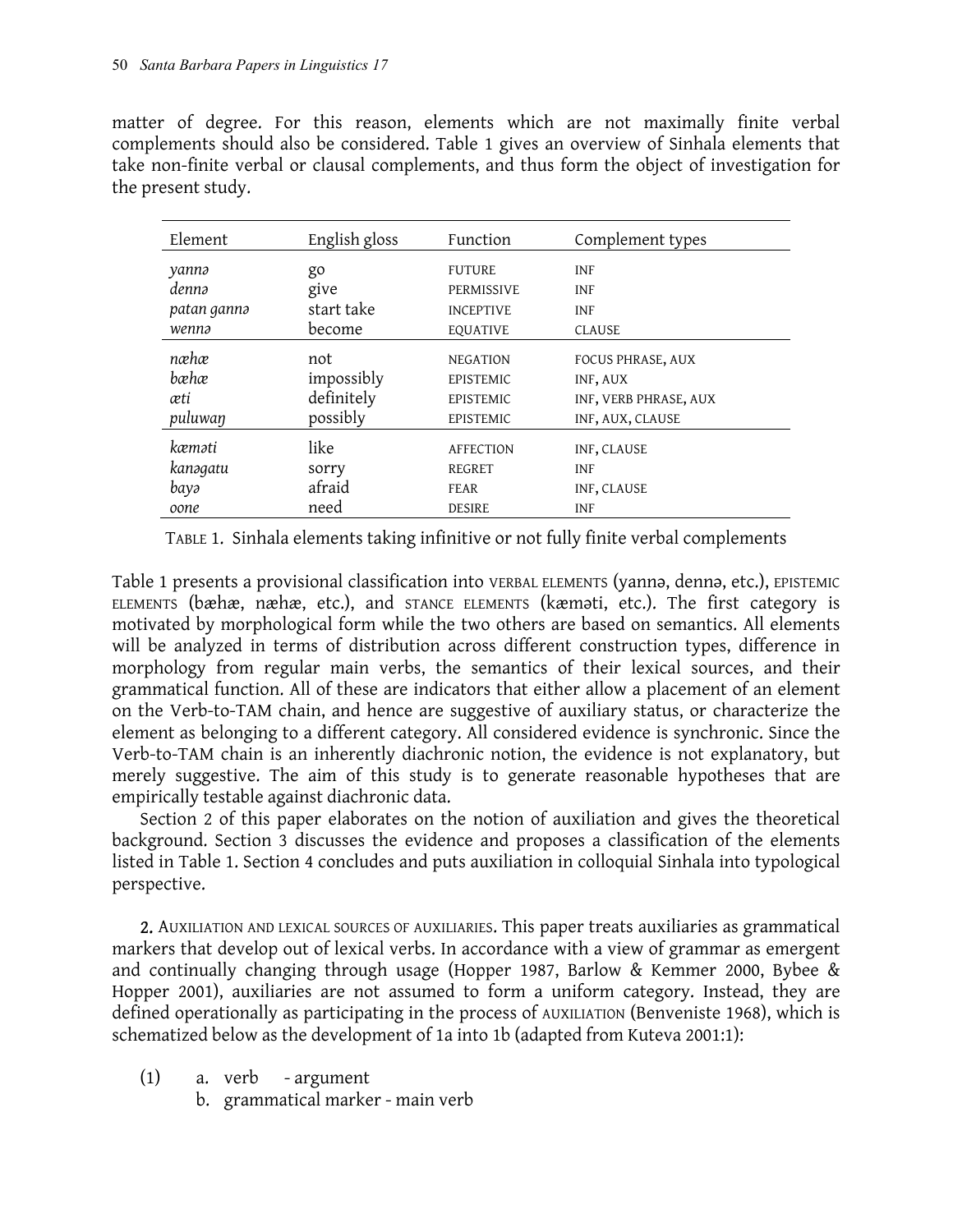In auxiliation, argument-taking verbs undergo a semantic change from their lexical meaning towards more grammatical meaning. Along with the semantic change, the verb changes syntactically from taking arguments to taking various kinds of complements to a preference for non-finite verbal complements. At the same time, the verb may be subject to morphological and phonological reduction.

While 1b can be seen as the endpoint of auxiliation, auxiliaries tend to develop further into affixes, which motivates Heine's (1993) concept of the Verb-to-TAM chain. While grammaticization along the Verb-to-TAM chain may proceed in different ways, Heine (1993:58ff) suggests the following stages as an approximation.

Stage A - The verb has its full lexical meaning and takes an argument which typically refers to a concrete object, as in *I expect a visitor*.

Stage B - The verb has its full lexical meaning, but it takes a complement which typically refers to a dynamic situation, as in *I expect getting a tax refund*. The complement may have different forms, such as an infinitive, a gerund, a participle, or a full clause.

Stage C - At this stage the selection restrictions of the lexical meaning loosen and the verb acquires some grammatical meaning. The verb may take an etymologically identical complement, as in *I am going to go*. Stage C items typically relate to the duration, speed, or boundary characteristics of the denoted event. Even when these items take a nominal argument, these are likely to refer to events or activities. Another difference with respect to stage B is that stage C items tend to form a single semantic unit with their complements, as in *He stopped smoking*.

Stage D - This stage includes the loss of morphological variety. Items lose their ability to form imperatives, nominalizations, or the passive. Thus, stage D items show formal signs of decategorialization, they do not behave like lexical verbs anymore. Stage D items also take fewer types of complements than stage C items. For example, English *try* takes the infinitive and the gerund, English *want* only takes infinitive complements.

Stage E - At this stage syntactic indicators of decategorization emerge. Items lose their ability to be separately negated, they cannot be separated from their complements for topicalization. English auxiliaries like *can*, *may* and *must* are stage E items. Items in this stage may start to cliticize to the verbal complement and lose in phonological substance. Semantically, stage E items code only grammatical meaning.

Stage F - This stage marks the transition from a clitic to an affix. The element can still bear secondary stress.

Stage G - The affix reduces phonologically to a monosyllabic affix without stress.

Section 3 presents an analysis of the elements from Table 1 according to the criteria in Heine's stage model. All elements in Table 1 are phonological words, which means that stages F and G will not be discussed any further.

Since the process of auxiliation frequently goes along with polysemization, some items may display behaviors associated with different stages in different uses. For example, consider the English sentences *I used a toothpick* and *I used to collect toothpicks*. The second sentence shows that the lexical verb *use* has grammaticized into an auxiliary that codes habituality. However, *use* still persists as a full lexical verb, as can be seen in the first sentence. The semantic and formal differences between *use* and *use to* motivate a synchronic treatment of these as two separate items, but the development to this state of affairs has been gradual. Hence, individual items may cover a certain range on Heine's stage model.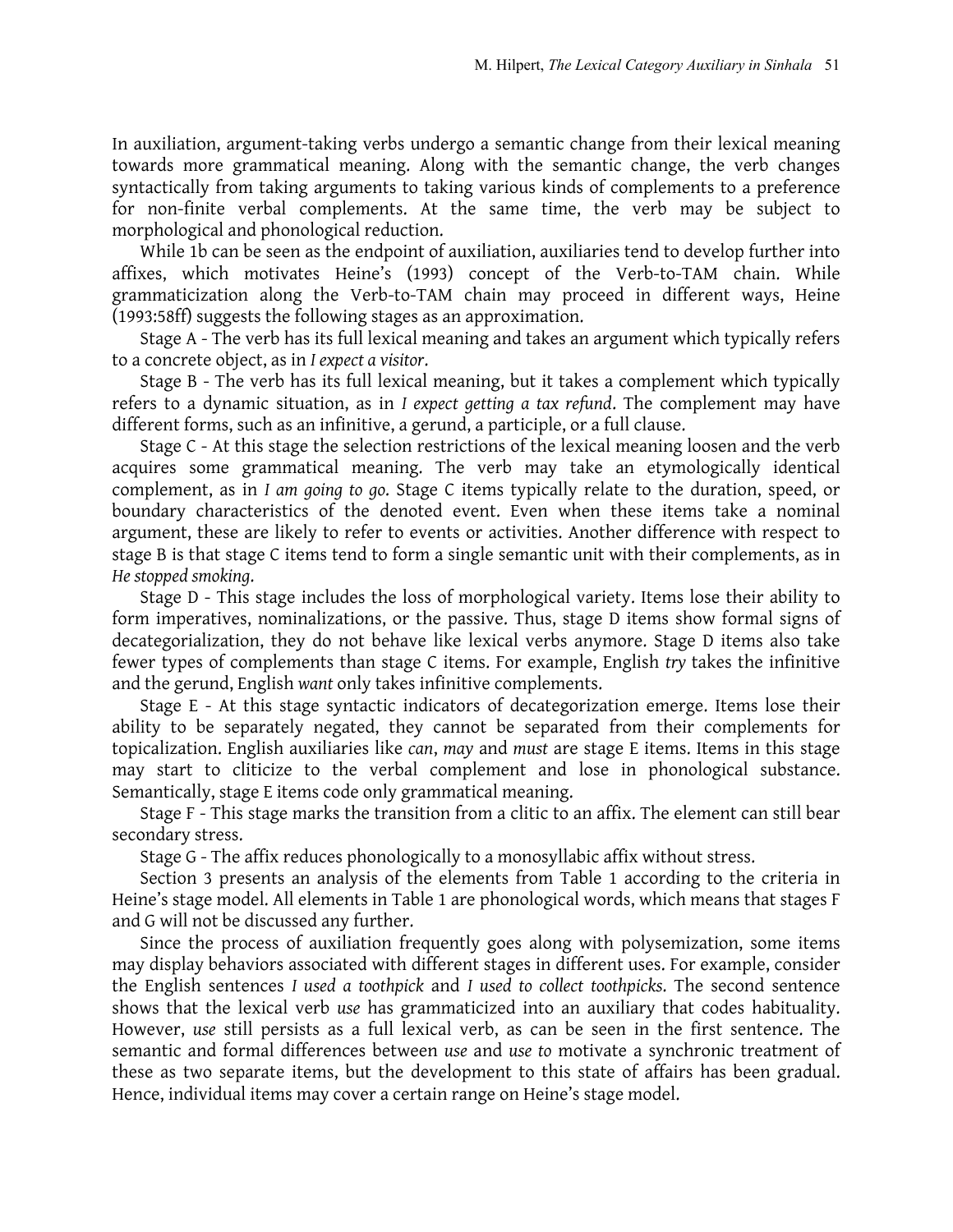A cross-linguistic observation is that some types of lexical verbs seem particularly amenable to development into auxiliaries. General movement verbs, posture verbs, and verbs of possession are attested as grammatical markers in many of the world's languages. It needs to be pointed out that these verbs do not only grammaticize into auxiliaries. Movement and posture verbs are also productive sources of SERIAL VERBS, which are distinguished from auxiliaries proper.

These cross-linguistically common grammaticization clines do of course not preclude more idiosyncratic developments, such as for example Korean *pelita* 'throw away' changing into a perfect marker (Bybee & Dahl 1989:58). Although the exact developments in grammaticization are not predictable, certain developments occur regularly, even across different language families. Verbs of location show a tendency to develop into aspect markers while movement verbs frequently grammaticize into tense markers. Heine (1993:47) identifies a number of common lexical sources of auxiliaries along with the grammatical functions that these typically evolve into.

| Source                 | Grammatical functions                                    |
|------------------------|----------------------------------------------------------|
|                        |                                                          |
| <b>LOCATION</b>        | PROGRESSIVE, INGRESSIVE, CONTINUOUS                      |
| <b>MOTION</b>          | INGRESSIVE, FUTURE, PERFECT, PAST                        |
| <b>ACTION</b>          | PROGRESSIVE, CONTINUOUS, INGRESSIVE, COMPLETIVE, PERFECT |
| <b>VOLITION</b>        | INGRESSIVE, FUTURE                                       |
| <b>CHANGE OF STATE</b> | INGRESSIVE, FUTURE                                       |
| <b>EQUATION</b>        | RESULTATIVE, PROGRESSIVE, PERFECT, FUTURE                |
| <b>ACCOMPANIMENT</b>   | <b>PROGRESSIVE</b>                                       |
| <b>POSSESSION</b>      | RESULTATIVE, PERFECT, FUTURE                             |
| <b>MANNER</b>          | PROGRESSIVE                                              |

TABLE 2. Lexical sources of auxiliaries with associated grammatical functions (= Table 2.2, Heine [1993:47])

Cross-linguistic tendencies as those in Table 2 should not be taken as explanatory evidence for or against an observed change in a given language. However, they can serve as heuristics in elicitation, as the above lexical sources are good starting points to look for grammaticizing elements. Conversely, comparing auxiliation in a given language against the backdrop of crosslinguistically common tendencies may illuminate interesting grammatical peculiarities of that language.

3. AUXILIARIES AND RELATED FORMS IN COLLOQUIAL SINHALA. This section discusses the elements from Table 1 in terms of their syntactic distribution, their morphological similarity to regular main verbs, their grammatical function, and, where possible, the semantics of their lexical sources. The section is organized in accordance with the provisional classification made in Table 1 into verbal, epistemic, and stance elements.

The schema of auxiliation in 1 is not meant to specify the order of elements; auxiliaries may emerge at either side of the verbal complement, depending on word order in the respective language. Basic constituent order in Sinhala is SOV. Sinhala adheres to all of the Greenbergian word order correlates (Greenberg 1963) of SOV languages; constituents strongly tend to be right-headed. The basic constituent order in a transitive sentence is exemplified in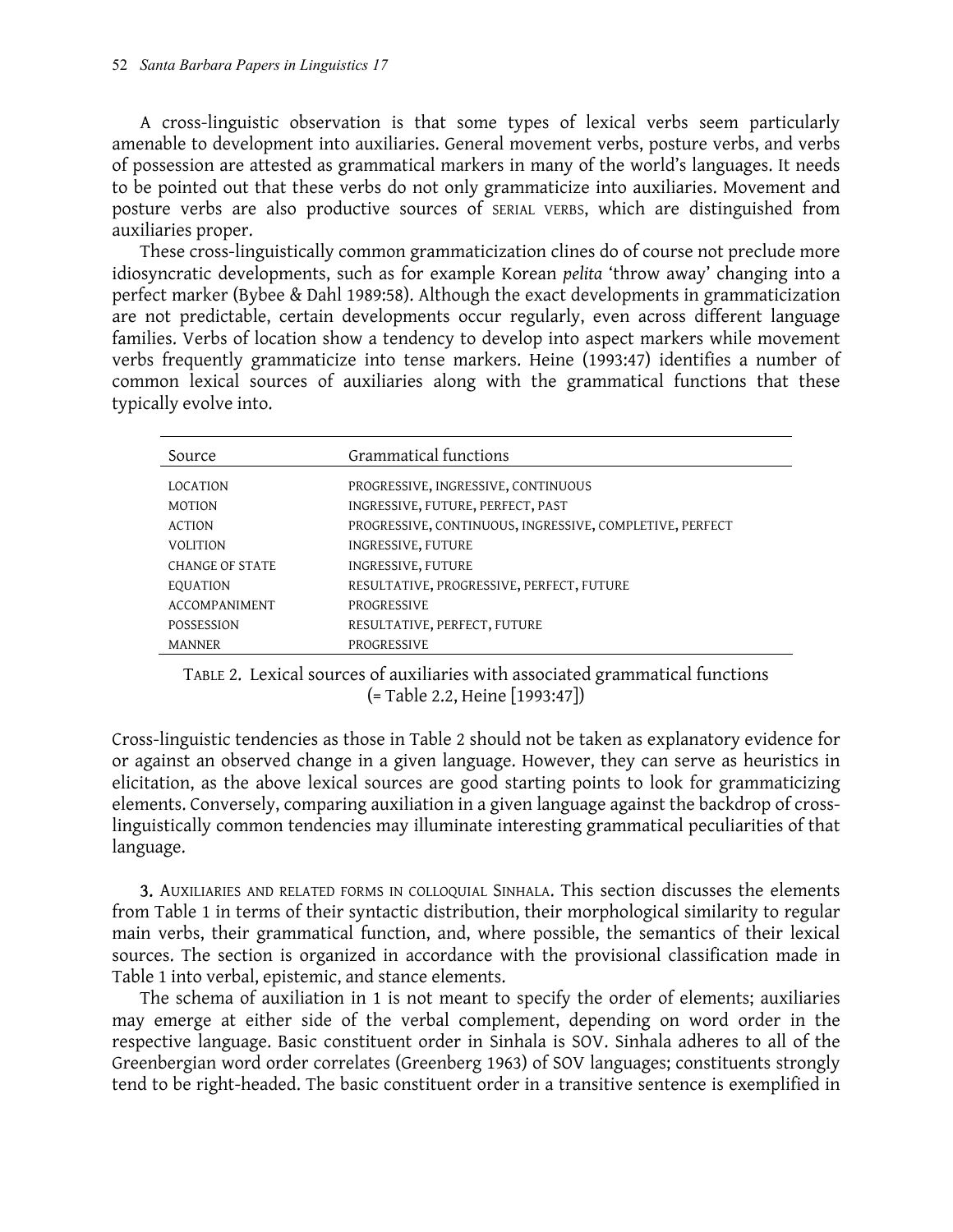2a. In complex verb phrases, the fully finite element occurs at the right edge of the phrase, as in 2b. Auxiliating elements can thus be expected to be found to the right of a non-finite verb.

| (2) | a. |                 | laməya epel gediyak kæwwa<br>child apple CL.IND eat-PST |         |
|-----|----|-----------------|---------------------------------------------------------|---------|
|     |    |                 | 'The child ate an apple.'                               |         |
|     | h. | mamə kannə      |                                                         | yanəwa  |
|     |    | 1S <sub>G</sub> | eat-inf                                                 | go-NPST |
|     |    | 'I will eat.'   |                                                         |         |

3.1. VERBAL ELEMENTS. The elements discussed in this section can be used as main verbs in colloquial Sinhala, as shown in (3a-d). The sections below discuss uses of the elements that diverge in both meaning and form from these examples. In contrast to the usages shown in (3a-d), the grammaticized counterparts of the respective verbs have evolved into markers of tense, aspect, and modality.

| (3) | a.             |           | ohu gedərə yanəwa            |                                   |  |
|-----|----------------|-----------|------------------------------|-----------------------------------|--|
|     |                |           | 3s <sub>G</sub> home go-NPST |                                   |  |
|     |                |           | 'He goes home.'              |                                   |  |
|     | b.             |           |                              | ohu mata epel gediyak dunna       |  |
|     |                |           |                              | 3sG 1sG-DAT apple CL-IND give-PST |  |
|     |                |           | 'He gave me an apple.'       |                                   |  |
|     | $C_{\bullet}$  | ohu       | pot gatta                    |                                   |  |
|     |                |           | 3sg book-PL take-PST         |                                   |  |
|     |                |           | 'He took the books.'         |                                   |  |
|     | $\mathbf{d}$ . | eeka ratu |                              | wenəwa                            |  |
|     |                | it        |                              | red become-NPST                   |  |
|     |                |           | 'It becomes red.'            |                                   |  |

The element *yannə* 'go' shows a number of signs of auxiliation. Much as with the English items *use* and *used to*, it is justified to distinguish between usage of *yannə* as a main verb and as an auxiliary. The grammatical meaning associated with the auxiliary is FUTURE TENSE. The grammaticization of a movement verb like *yannə* into a future marker is cross-linguistically very common. The construction is not mentioned in Gair & Paolillo (1997), but Garusinghe (1962:64) points out that future tense in spoken Sinhala is expressed through a periphrastic construction with *yannə*. The semantic change has loosened selection restrictions in the auxiliary. While the main verb is restricted to animate subjects, the auxiliary also occurs with inanimate subjects. The auxiliary takes only non-finite verbal complements. By the criteria outlined in section 2, *yannə* is a stage D auxiliary.

(4) a. \* geə yanəwa house go-NPST 'The house goes.'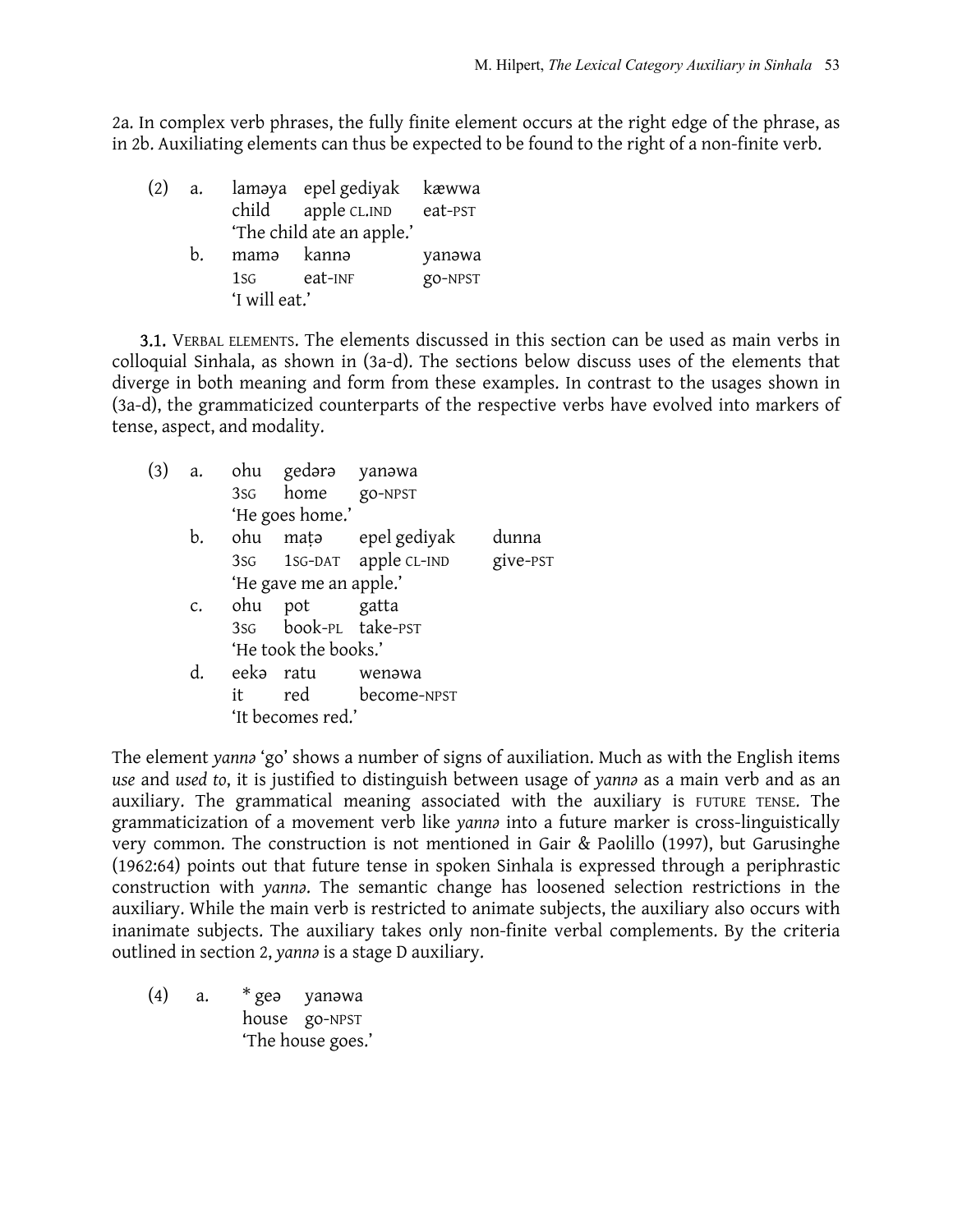| b. | geə | kaḍaŋ                      | wætenna  | yanəwa   |  |  |  |  |
|----|-----|----------------------------|----------|----------|--|--|--|--|
|    |     | house break                | fall-inf | FUT-NPST |  |  |  |  |
|    |     | 'The house will collapse.' |          |          |  |  |  |  |

The auxiliary cannot form the imperative. Imperatives are generally understood to refer to some future action, so the English gloss of 4d is not grammatical either.

(4) c. gedərə yannə home go-IMP 'Go home!' d. \* gedərə yannə yannə home go-INF FUT-IMP 'Will go home!'

There are compound verb constructions in Sinhala that are formed from two verbs in conjunction. The first of the verbs receives the CONVERB suffix *–la*, the second is finite. While this is a very productive process that does not necessarily alter the semantics of the individual elements, some collocates may develop a new semantics. To illustrate this, the verb *pænnə* 'jump' in conjunction with *yannə* has acquired the meaning 'escape':

(4) e. gemba botǝlǝyen pænǝla giya frog bottle-LOC jump-CONV go-PST 'The frog escaped from the bottle.'

Similar compound verb constructions can be observed with *gannə* 'take', they are discussed later in connection with that element.

The element *dennə* 'give' can also be identified as a fully grammaticized auxiliary. A distinction between usage of *dennə* as a main verb and as an auxiliary is useful, as the two elements have distinct meanings. The grammatical meaning associated with the auxiliary is PERMISSIVE, which as a grammatical function falls into the domain of deontic modality. The development a verb of giving into a permissive marker has been described by Newman (1996:236), who discusses the metaphorical motivation for the semantic extension. In an act of giving, a recipient gains control over a transferred object. In giving someone permission, the permittee gains control over an action. Permissives that derive from verbs of giving are found also in Russian, Finnish, and Mandarin (Newman 1996:189). An example is shown in 5a.

| (5) | a. |                 |                           | ohu mata epel gediyak      | kannə | dunna           |           |  |
|-----|----|-----------------|---------------------------|----------------------------|-------|-----------------|-----------|--|
|     |    |                 |                           | 3sG 1sG-DAT apple CL-IND   |       | eat-INF PRM-PST |           |  |
|     |    |                 | 'He let me eat an apple.' |                            |       |                 |           |  |
|     | b. |                 | ohu matə                  | epel gediyak kanna idə     |       |                 | danəwa    |  |
|     |    | 3S <sub>G</sub> | $1$ SG-DAT                | apple CL-IND eat-INF room  |       |                 | give-NPST |  |
|     |    |                 |                           | 'He lets me eat an apple.' |       |                 |           |  |

Example 5b shows a possible source construction for 5a. The collocation *idə dennə* 'give permission', literally 'give room', may have been reduced to just the verb, making it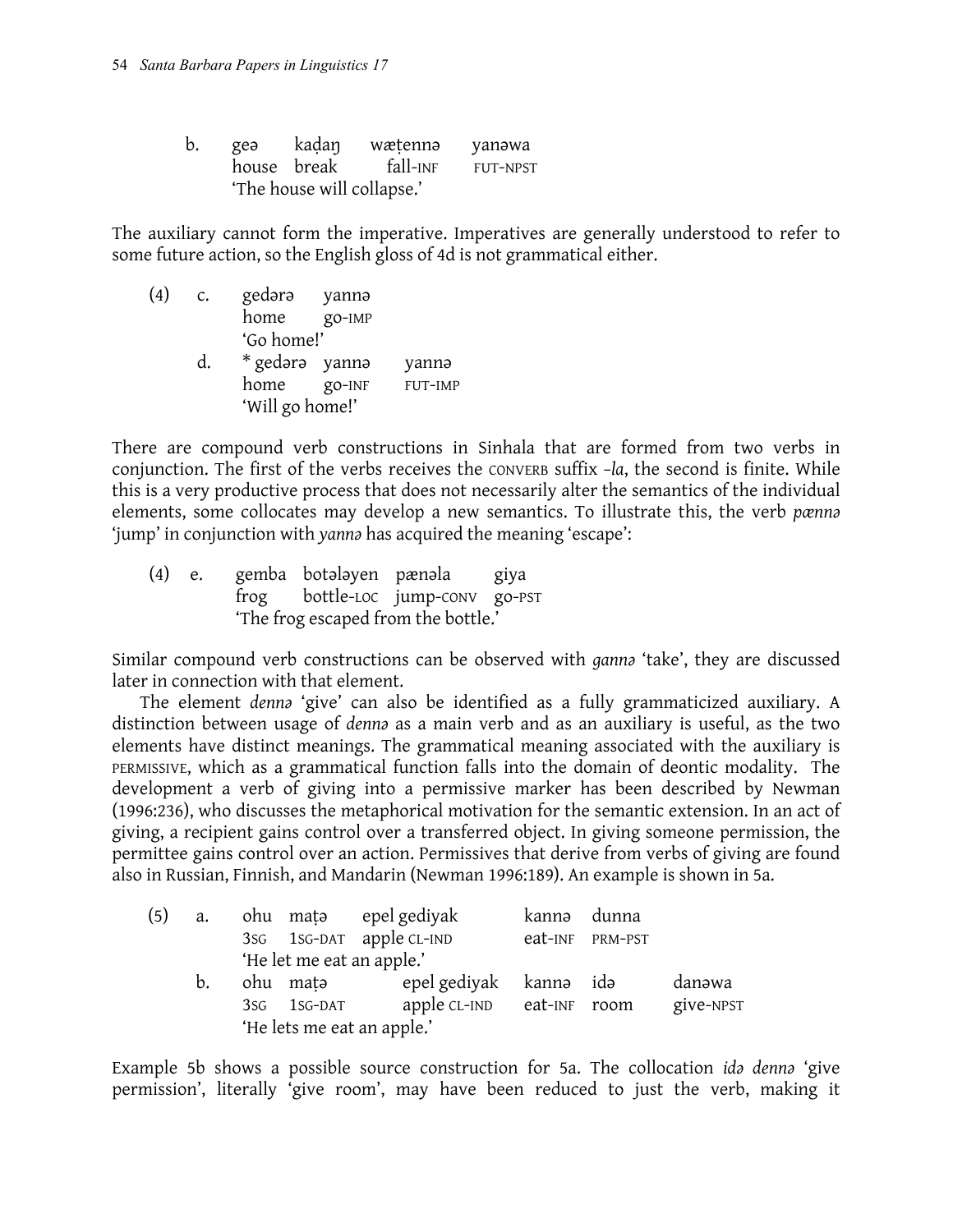structurally an auxiliary. In the absence of diachronic evidence, it is hard to determine what exactly has led to the structure that is found in Sinhala today.

Due to the permissive semantics, the auxiliary retains the ability to form the imperative and remains restricted to animate subjects. The auxiliary takes only non-finite verbal complements, which makes it a stage-D element.

The verb *gannə* 'take' differs from the two previously discussed elements, because it does not take infinitival complements by itself. It only occurs as the head of a complex predicate, which in turn may have an infinitival complement. Consider (6a-d).

| (6) | a.              | miniha | laməyatə                         | balaa |           | ganawa           |
|-----|-----------------|--------|----------------------------------|-------|-----------|------------------|
|     |                 | man    | child-DAT                        | look  |           | take-NPST        |
|     |                 |        | 'The man looks after the child.' |       |           |                  |
|     | b.              | miniha | epel gediyak                     |       | labaa     | ganawa           |
|     |                 | man    | apple CL-IND                     |       |           | happen take-NPST |
|     |                 |        | 'The man obtains an apple.'      |       |           |                  |
|     | $\mathcal{C}$ . | miniha | horawa                           | allaa |           | gatta            |
|     |                 | man    | robber-ACC                       | touch |           | take-PST         |
|     |                 |        | 'The man caught the robber.'     |       |           |                  |
|     | d.              | miniha | duwannə                          | patan | ganawa    |                  |
|     |                 | man    | run-INF                          | start | take-NPST |                  |
|     |                 |        | 'The man starts running.'        |       |           |                  |

In 6a to 6c, *gannə* heads a light verb construction which includes a verb form ending in a long *– a*. In 6a, the collocation *balaa gannə* 'look take' has acquired the meaning 'to look after someone'. Similarly in 6b, *labaa gannə* 'happen take' means 'obtain', and in 6c, *allaa gannə* 'touch take' means 'catch'. In 6d, a similar construction functions as a complex auxiliary. The collocation *patan gannə* 'start take' has fused into an auxiliary meaning 'begin'. The word *patan* never occurs outside this construction, it is unclear what part of speech it derives from, or what its own lexical meaning would be.

The 55ehaviour of *gannə* differs from the grammaticization paths that have been taken by *yannə* 'go' and *dennə* 'give'. While the latter take non-finite complements of any kind, *gannə* primarily takes specific finite complements that form collocations and develop a constructional meaning of their own. The case of *patan gannə* 'start take' is the only one of these constructions that takes a non-finite complement and thus qualifies as an auxiliary with INCEPTIVE grammatical function, which puts it into the domain of aspectual markers. As shown in 6e and 6f, *patan gannə* allows the formation of the imperative, and it also takes nominal arguments. Accordingly, it can be classified as a stage C item in Heine's taxonomy.

| (6) | e. | duwannə          | patan                     | gannə    |           |
|-----|----|------------------|---------------------------|----------|-----------|
|     |    | run-INF          | start                     | take-IMP |           |
|     |    | 'Start running!' |                           |          |           |
|     | f. | miniha           | randuwak patan            |          | ganawa    |
|     |    | man              | fight-IND                 | start    | take-NPST |
|     |    |                  | 'The man starts a fight.' |          |           |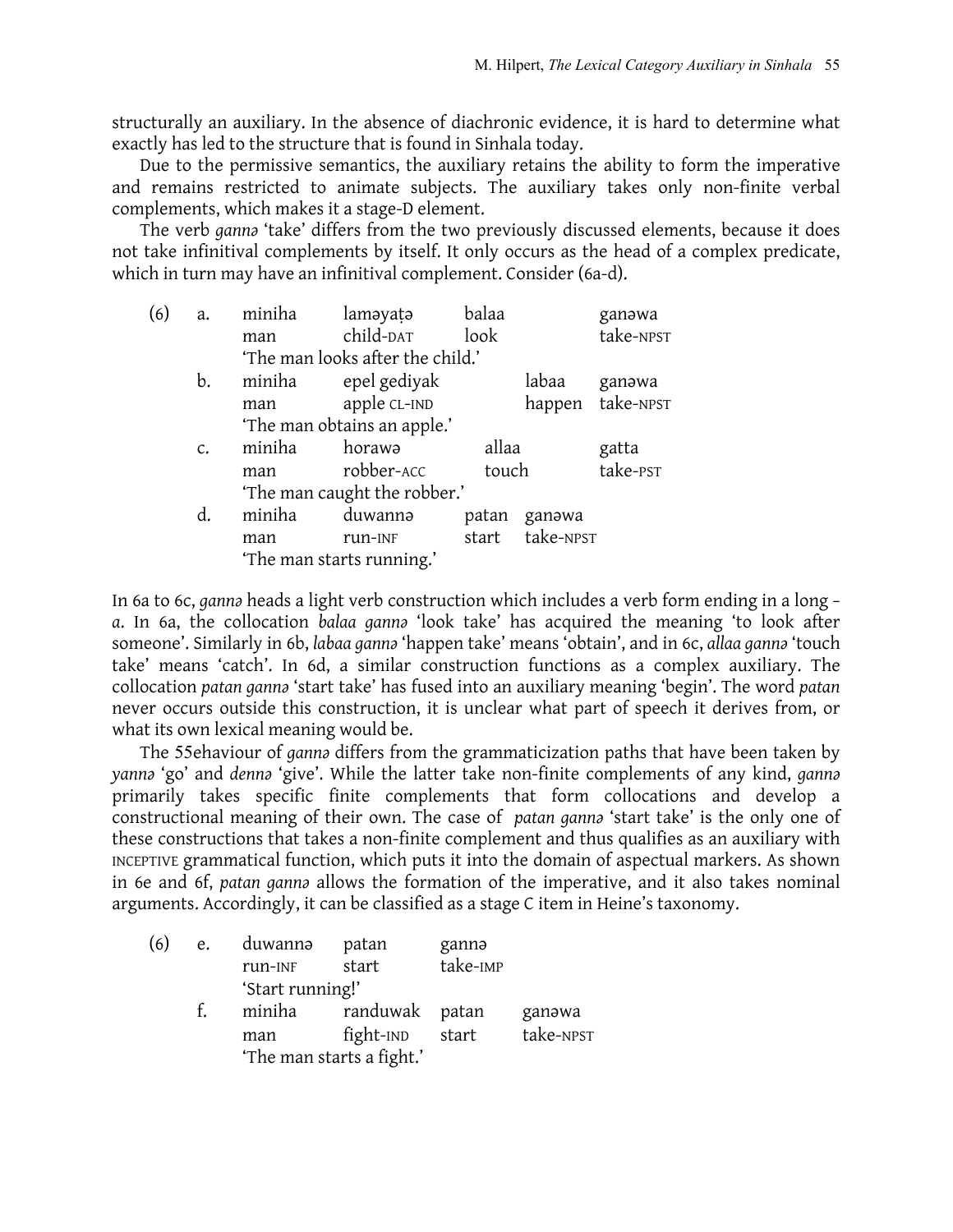The form *patan gannə* illustrates that grammaticization does not only operate on single lexical items, but that entire phrases can develop into grammatical constructions (Kuteva 2001:1). Cross-linguistically, lexical verbs meaning 'take' are a particularly productive source for grammaticization. Common grammatical domains deriving from it include causatives, as well as markers of future, possession, and completion (Heine & Kuteva 2002:286).

In its non-lexical uses *wennə* 'become' functions as a tense-carrying verbal element that is comparable to an EQUATIVE copula.

Attributive sentences and predicate nominals in the present tense do not require a verbal element. However, when the attribute is meant to hold in either the future or the past, a finite form of *wennə* is required, as shown in 9b and 9c.

- (9) a. ohu horek 3SG robber-IND 'He is a robber.'
	- b. laməya bohomə santosə una child very happy EQ-PST 'The child was very happy.' c. ohu horek wey 3SG robber-IND EQ-FUT
		- 'He will be a robber.'

A form of *wennə* is found with constructions that involve one or more of the verbal, epistemic and stance elements mentioned in Table 1. The order of these elements is regular, as the form of *wennə* occurs after stance elements like *oone* 'want/need' and *bayə* 'be afraid', but before epistemic elements like *æti* 'definitely/probably'. This syntactic distribution motivates the distinction between epistemic and stance elements that was made on semantic grounds in the introductory section. The form of *wennə* is inflected only if it occurs as the last element in the clause.

| (9) | d. | matə            | epel gediyak                     |        | kannə   | oone                 | wey                              |
|-----|----|-----------------|----------------------------------|--------|---------|----------------------|----------------------------------|
|     |    |                 | 1sG-DAT apple CL-IND             |        | eat-INF |                      | need EQ-FUT                      |
|     |    |                 | 'I will need to eat an apple.'   |        |         |                      |                                  |
|     | e. | eyaa            | gedərə                           | yannə  | bayə    | wey                  |                                  |
|     |    | 2S <sub>G</sub> | home                             |        |         | go-INF afraid EQ-FUT |                                  |
|     |    |                 | 'You will be afraid to go home.' |        |         |                      |                                  |
|     | f. | ohu             | horek                            | wenna  |         | æti                  |                                  |
|     |    | 3sG             | robber-IND                       | EQ-INF |         |                      | MUST (STRONG EPISTEMIC MODALITY) |
|     |    |                 | 'He must be a robber.'           |        |         |                      |                                  |

Since *wennə* does not take complements that are clearly non-finite in nature, it cannot be appropriately called an auxiliary. The complements it takes are predicative structures that are syntactically complete clauses. The reason it was included in the initial set of potential candidates was that in examples like 9c and 9d, it appears that the form of *wennə* is the only inflected element. While that is indeed the case, its complement structures are not non-finite, but simply do not require a finite element in the present tense.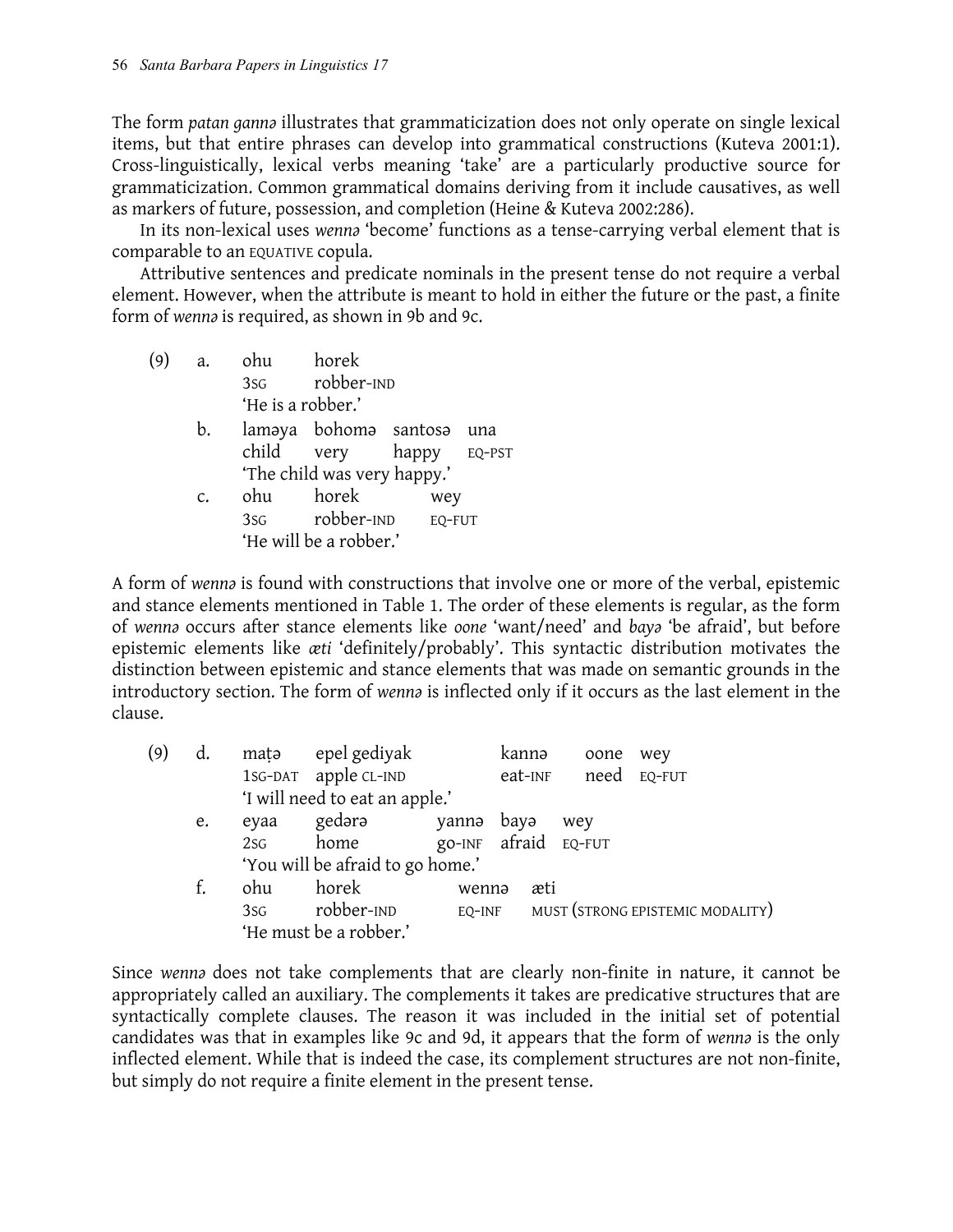The development of a verb denoting change of state into an equative copula is crosslinguistically common. Hengeveld (1992:253) discusses data from Ngalakan and Turkish. Similarly to Sinhala, the occurrence of the copula seems to be confined to specific verbal tenses in these languages.

3.2. EPISTEMIC ELEMENTS. The elements discussed in this section are used to indicate the likelihood, probability, or improbability of some event. As such, they fall into the grammatical domain of epistemic modality.

Gair and Paolillo use the label QUASI-VERBS (1997:26) to group epistemic elements and stance elements together. Their evidence for classifying these as verb-like is that they occur as predicators of clauses, and share a number of inflectional properties with lexical verbs. The rationale for grouping them together is that they share the negative characteristic of being not entirely verb-like, but distributed in very similar ways. While I am in agreement with all of these observations, I will not adopt the classification, but keep the two classes of elements apart. Section 3.3 below summarizes the syntactic, morphological, and semantic evidence motivating this decision.

Neither epistemic nor stance elements are readily accommodated in Heine's stage model of auxiliation, because these elements lack the characteristic twin role of auxiliaries, which tend to have lexical verb counterparts. For example, for the element *puluwaŋ* 'possibly' there is no corresponding lexical verb. Another hallmark of auxiliaries is polysemy. While all elements discussed in section 3.1 are polysemous to some extent, this is not the case for *næhæ* 'not' and *bæhæ* 'impossibly'.

It is a core assumption of grammaticization theory that all grammatical elements develop out of some lexical source. However, when an element has become sufficiently decategorialized as to be fully opaque, it is no longer possible to determine the lexical source in the absence of historical evidence. Accordingly, the following sections do not attempt to resolve the history of these elements, but instead discuss the synchronic evidence that would motivate a classification of these elements either as auxiliaries, or as some other category. This evidence includes syntactic distribution, morphology, and the interplay of these elements with the auxiliaries discussed in section 3.1.

For grammatical markers of negation, likely source candidates are lexical verbs meaning 'lack' or 'leave' (Heine & Kuteva 2002:333). Neither of these seems to apply in Sinhala, which leaves us with synchronic evidence. The element *næhæ* 'not' marks NEGATION in a range of different constructions, such as existential, possessive, transitive, and intransitive clauses. Existential and possessive clauses are closely related, as possessives are merely existentials with a dative possessor. Compare 11a and 11b.

| (11) |             | a. laməyek           | næhæ                                                 |            |
|------|-------------|----------------------|------------------------------------------------------|------------|
|      |             | child-IND            | <b>NEG</b>                                           |            |
|      |             | 'There is no child.' |                                                      |            |
|      | $b_{\cdot}$ | eyaata               | laməyek                                              | næhæ       |
|      |             | she-DAT              | child-IND                                            | <b>NEG</b> |
|      |             |                      | 'She has no child.' (lit. There is no child to her.) |            |

Evidence for a verb-like status of *næhæ* is that different construction types involve a set of morphologically similar negation markers that form a paradigm. Similarly, the Sinhala verb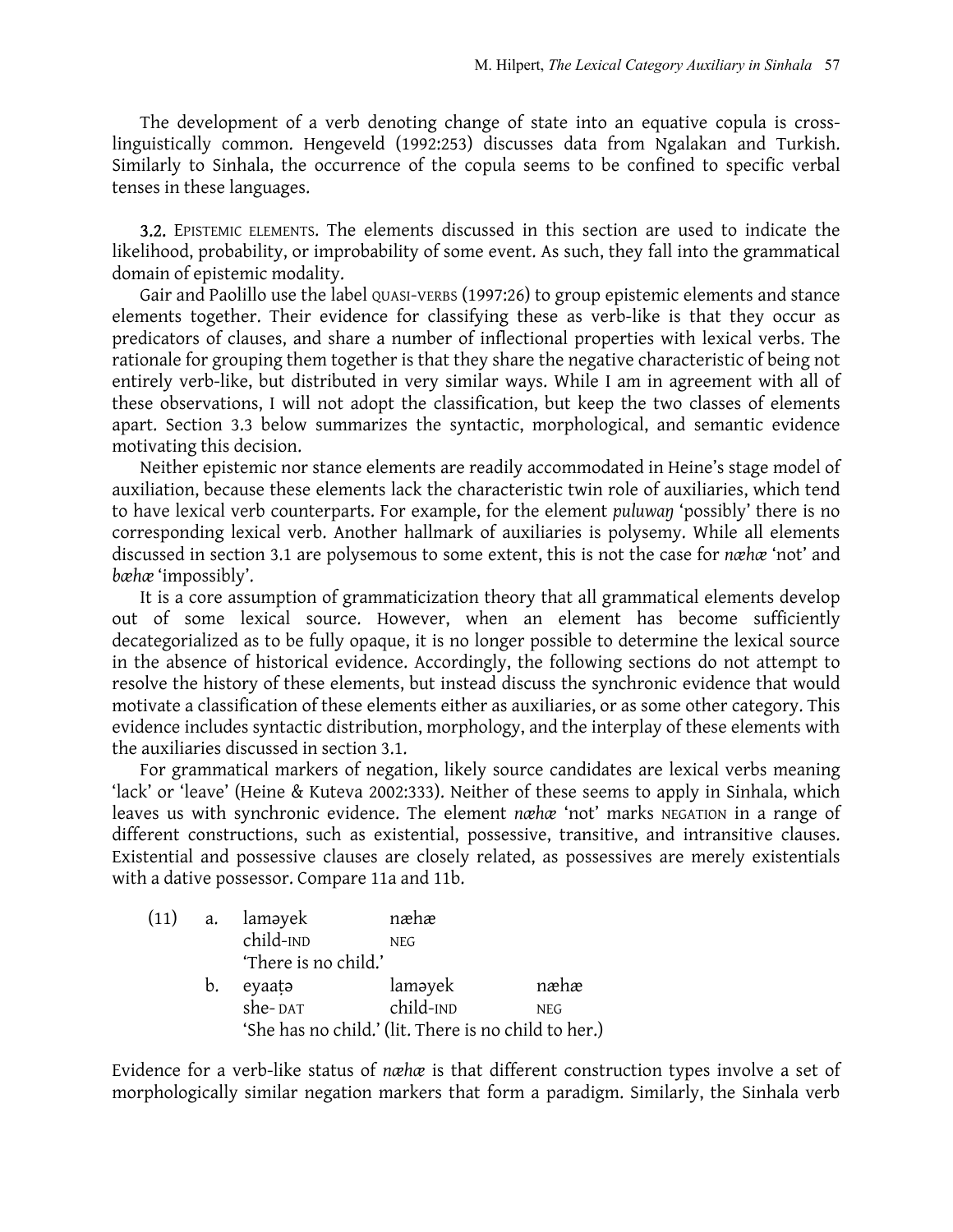inflects for different syntactic environments, such as co-temporal clauses, concessive clauses, and causal clauses. Besides *næhæ* there are two more forms. Predicate nominals are negated by *newey*, as shown in 11c, negation of causal sentences with *hinda* 'because' involves *næti*, as shown in 11d. While Gair and Paolillo (1997) view these forms as one paradigm, one could make the case that they are in fact three separate particles.

| (11) |    | mama                                       | šišəyek     |          | newey                |      |                                                                             |
|------|----|--------------------------------------------|-------------|----------|----------------------|------|-----------------------------------------------------------------------------|
|      |    | 1S <sub>G</sub>                            | student-IND |          | <b>NEG</b>           |      |                                                                             |
|      |    | 'I am not a student.'                      |             |          |                      |      |                                                                             |
|      | d. | balənə-kotə                                | miniha      | langə    | hændunum             | pata | tibune                                                                      |
|      |    | look-sim                                   | man         | close    |                      |      | identity card EX.INAN-PST.FOC                                               |
|      |    | næti                                       | hinda       | bayəwela | duwəla               |      |                                                                             |
|      |    | <b>NEG</b>                                 | because     |          | afraid-conv run-conv |      |                                                                             |
|      |    |                                            |             |          |                      |      | 'When we inspected the man closely, it turned out that because he had no ID |
|      |    | on him he got scared and started running.' |             |          |                      |      |                                                                             |

Evidence for regarding *næhæ* as an auxiliary stems from the fact that it takes not fully finite complements. In 11e the complement is marked with the continuative *–genə*, while in 11f it takes the emphatic *–e* suffix.

|                                  |                              |                    | (11) e. eyaa loguwak andagena næhæ |            |  |  |  |
|----------------------------------|------------------------------|--------------------|------------------------------------|------------|--|--|--|
|                                  | she                          | coat-IND wear-CONT |                                    | NEG        |  |  |  |
|                                  | 'She is not wearing a coat.' |                    |                                    |            |  |  |  |
|                                  |                              |                    | f. lamaya wæde karanne næhæ        |            |  |  |  |
|                                  | child task                   |                    | $do$ - $\Gamma$ OC                 | <b>NEG</b> |  |  |  |
| 'The child doesn't do the work.' |                              |                    |                                    |            |  |  |  |

Gair and Paolillo (1997:27) state that the emphatic verb form is the default case for negation with *næhæ*. We see this point corroborated in similar sentences with auxiliaries between the lexical verb and the negating element, where the auxiliary bears the emphatic suffix.

|    | (11) g. minihek hitiye                                                                                                                                                                                                         |                         |                                            | næhæ       |  |
|----|--------------------------------------------------------------------------------------------------------------------------------------------------------------------------------------------------------------------------------|-------------------------|--------------------------------------------|------------|--|
|    |                                                                                                                                                                                                                                | man-IND EX.ANIM-PST.FOC |                                            | <b>NEG</b> |  |
|    | 'There was no man.'                                                                                                                                                                                                            |                         |                                            |            |  |
| h. | mamə                                                                                                                                                                                                                           |                         | laməyatə epelgediyak kannə denne næhæ      |            |  |
|    | 1sg and the set of the set of the set of the set of the set of the set of the set of the set of the set of the set of the set of the set of the set of the set of the set of the set of the set of the set of the set of the s |                         | child-DAT apple CL-IND eat-INF PRM-FOC NEG |            |  |
|    |                                                                                                                                                                                                                                |                         | 'I won't let the child eat an apple.'      |            |  |

Only in conjunction with the element *næhæ* are the above sentences finite. This, and the fact that different forms similar to *næhæ* appear in different construction types, makes it verb-like, but that also is where the similarity ends. While the term quasi-verb may thus be appropriate, there are four reasons not to view *næhæ* as an auxiliary.

First, from the data it appears that elements that can be clearly identified as auxiliaries do not occur next to each other. The tendency to avoid auxiliary stacking is cross-linguistically common (Heine 1993:23), although there are numerous counterexamples. Second, *næhæ* can be found in cliticized form, as shown in examples 11i and 11j.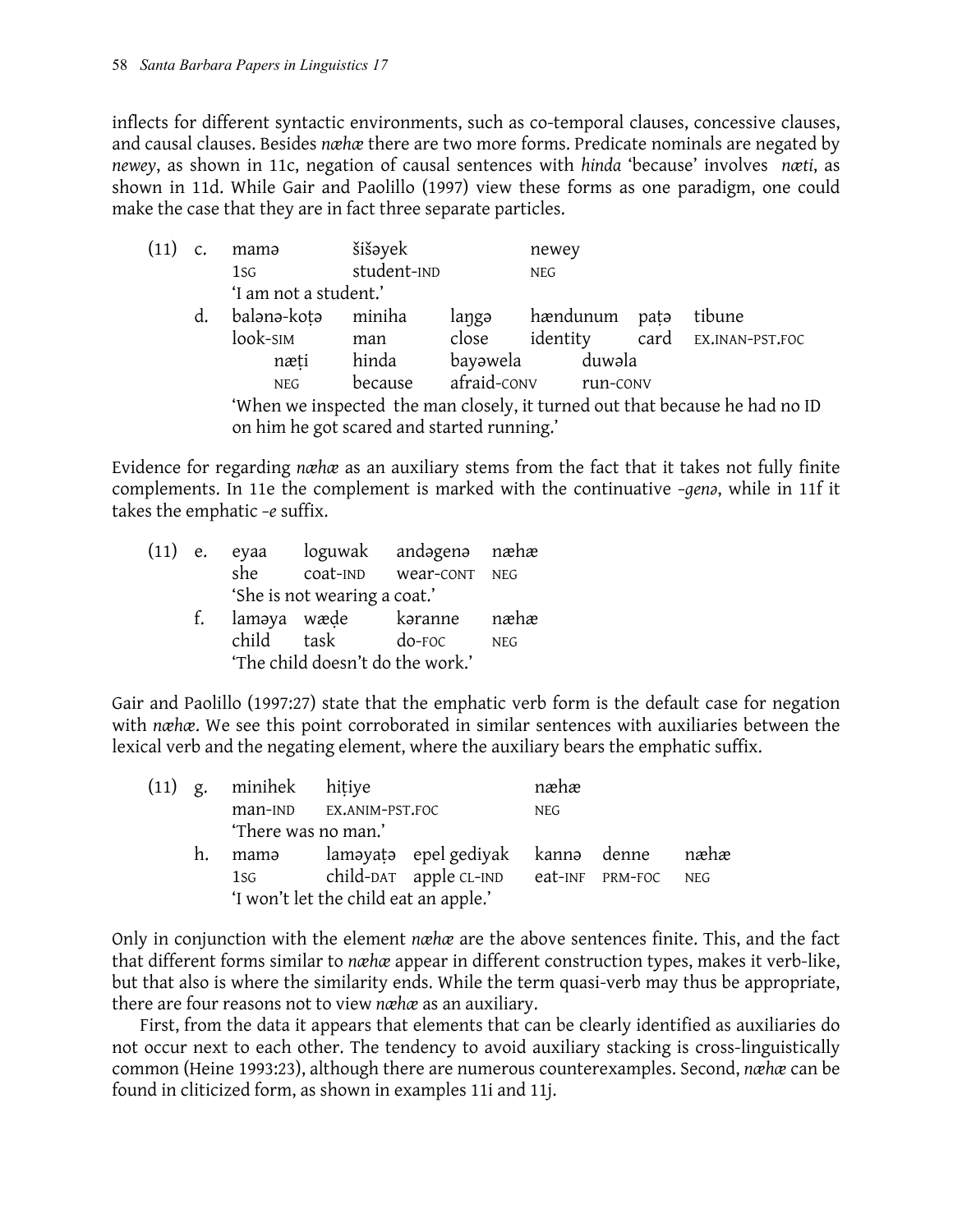| $(11)$ i. |  | mata epel gediyak oonæhæ      |                |
|-----------|--|-------------------------------|----------------|
|           |  | 1sG-DAT apple CL-IND need-NEG |                |
|           |  | 'I don't need an apple.'      |                |
|           |  | mata epel gediyak oone        | unnæhæ         |
|           |  | 1sG-DAT apple CL-IND need     | become-PST-NEG |
|           |  | 'I didn't need an apple.'     |                |
|           |  |                               |                |

Third, it is problematic to view *næhæ, næti*, and *newey* as finite auxiliary forms, because there is no corresponding non-finite form. The fourth problem is that the negation markers are monosemous, lacking the characteristic polysemy of auxiliaries.

This evidence does not preclude that *næhæ* at some point actually was an auxiliary, and it certainly does not say anything about its lexical origins, but it shows that it is by the adopted definition not an auxiliary in present-day colloquial Sinhala.

The element *bæhæ* 'impossibly' carries meaning that is expressed in English through epistemic uses of the modal *can*, as in *That can't be right*. A difference is though that *bæhæ* does not code deontic modality, it is confined to epistemic meaning. The element is morphologically almost identical to *næhæ*, but it differs in its morphosyntactic behavior. It does not cliticize, and it is restricted to infinitive complements, which means that in predicate nominals and attributive clauses the infinitive form *wennə* is required. In this use, the equative copula *wennə* does not add to the meaning of the sentence. Occasionally it carries the implicature of futurity, though. Like *næhæ*, *bæhæ* has an alternate form. The alternative form *bæri* occurs in subordinate clauses, as shown in 12d.

| (12) | a.            | ohu             |                                  | horek      |         |           | wennə | bæhæ          |     |
|------|---------------|-----------------|----------------------------------|------------|---------|-----------|-------|---------------|-----|
|      |               | 3S <sub>G</sub> |                                  | robber-IND |         | EQ-INF    |       | <b>IMPOSS</b> |     |
|      |               |                 | 'He can't be a robber.'          |            |         |           |       |               |     |
|      | b.            | ohuta           |                                  |            | tibaha  |           | wennə | bæhæ          |     |
|      |               | 3SG-DAT         |                                  |            | thirsty | EO-INF    |       | <b>IMPOSS</b> |     |
|      |               |                 | 'He can't be thirsty.'           |            |         |           |       |               |     |
|      | $C_{\bullet}$ | ohu             |                                  | wæde       |         | kərannə   |       | bæhæ          |     |
|      |               | 3S <sub>G</sub> |                                  | task       |         | $do$ -INF |       | <b>IMPOSS</b> |     |
|      |               |                 | 'He can't possibly do the work.' |            |         |           |       |               |     |
|      |               | $\Delta$ hu     | horek                            |            | wenna   | hæri      | hinda | $\Delta$ h11  | hir |

d. ohu horek wennə bæri hinda ohu hire yanne næhæ 3SG robber-IND EQ-INF IMPOSS because 3SG jail-LOC go-FOC NEG 'Since he can't be a robber, he will not go to jail.'

In summary, *bæhæ* shows some parallels with *næhæ* that warrant a classification into the same category. It is required in certain structures to yield a finite sentence, and it takes non-finite complements, but that is not enough evidence to call it an auxiliary.

The element *æti* 'definitely / probably' is polysemous. It codes weak and strong epistemic meaning, the two of which are complementarily distributed across different construction types. The entry in Table 1 renders the meaning as 'definitely', but there are contexts where it means 'probably'. The strong epistemic meaning 'definitely' co-occurs with infinitive complements. As 13a shows, *æti* requires a copula in predicate nominals, just like *bæhæ*. Example 13b illustrates how *æti* can modify regular non-finite verb phrases. What sets *æti*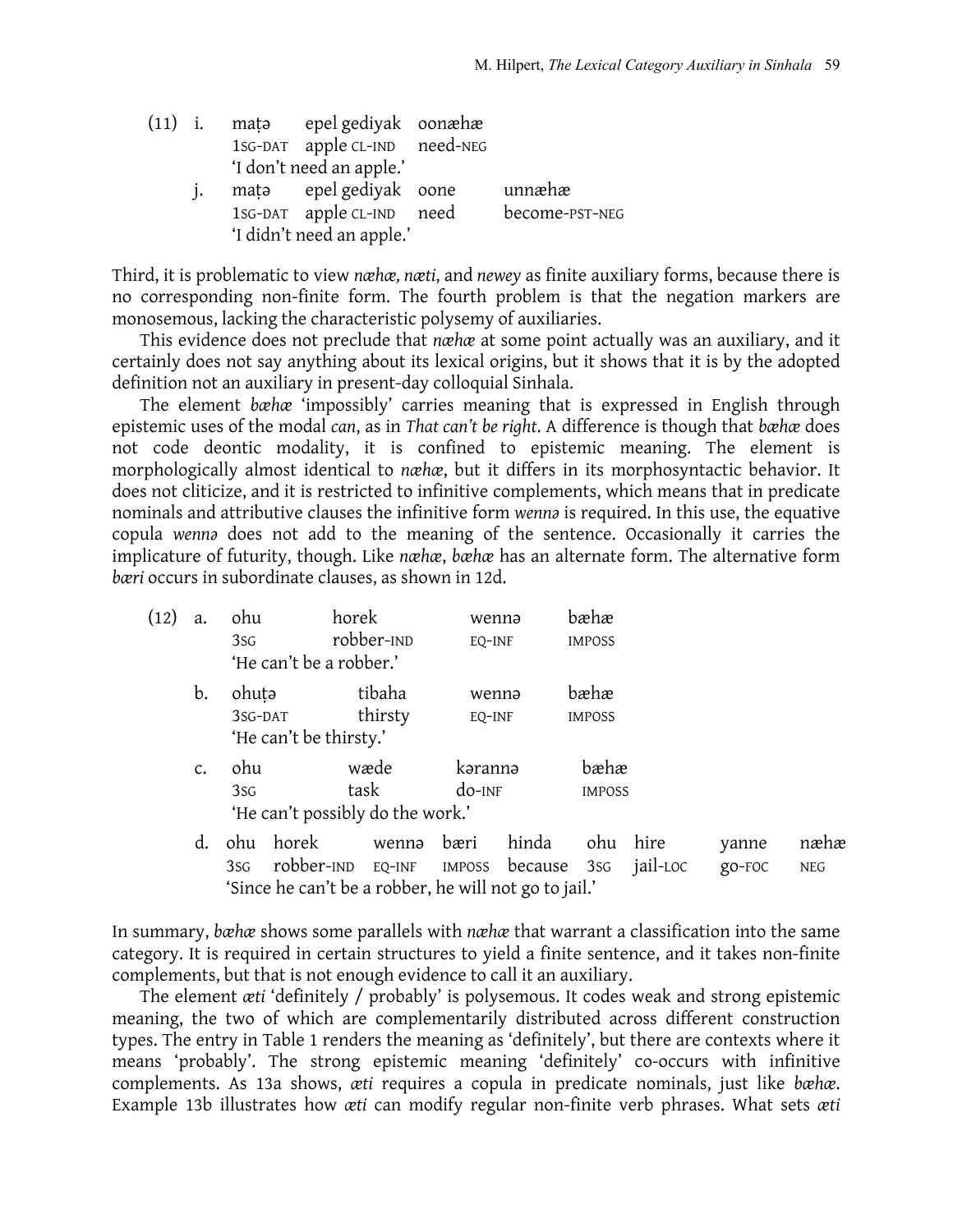apart from *næhæ* and *bæhæ* is that it does not have an alternate form in subordinate clauses, as shown in 13c.

| (13) | a.             |                 | ohu horek wennə                                  |                 | æti         |  |          |        |
|------|----------------|-----------------|--------------------------------------------------|-----------------|-------------|--|----------|--------|
|      |                |                 | 3sg robber-IND EQ-INF                            |                 | <b>MUST</b> |  |          |        |
|      |                |                 | 'He must be a robber.'                           |                 |             |  |          |        |
|      | b.             |                 | ohu gedərə yannə                                 | æti             |             |  |          |        |
|      |                |                 | 3s <sub>G</sub> home go-INF                      | <b>MUST</b>     |             |  |          |        |
|      |                |                 | 'He must be going home.'                         |                 |             |  |          |        |
|      | $\mathsf{C}$ . |                 | ohu horek                                        | wennə æti hinda |             |  | ohu hire | yay    |
|      |                | 3S <sub>G</sub> | robber-IND EQ-INF DEF because 3sG jail-LOC       |                 |             |  |          | go-FUT |
|      |                |                 | 'Since he must be a robber, he will go to jail.' |                 |             |  |          |        |

Where the complement of *æti* is a complete finite structure, it has the meaning 'probably'. Syntactically it is a sentence adverbial in these examples, rather than a quasi-verbal element. In 13d below, the main verb is fully finite, leaving *æti* with no grammatical function, but merely its semantic adverbial function.

(13) d. ohu wæde kərənəwa æti 3SG task do-NPST PROBABLY 'He is probably doing the work.'

Gair and Paolillo (1997:36) point out another, lexical use of *æti*, which may possibly be the lexical source of the two grammatical uses discussed above. There are noun phrases such as *salli æti* 'enough money' in colloquial Sinhala, where *æti* means 'enough'. The grammaticization of an adjective meaning 'enough' into a marker of deontic and epistemic modality has been studied in Luo (Bavin 1995), who considers this grammaticization path an areal phenomenon pertaining to African languages. The case of Sinhala suggests that this cline may be more common than that. However, in order to argue for the similarity of these developments, we would need a crucial piece of evidence showing that *æti* at some point had deontic modal meaning. I do not see this evidence at present.

Despite the fact that *æti* takes non-finite complements, a classification of it as an auxiliary cannot be sufficiently motivated. In comparison to *næhæ* and *bæhæ* it appears even less verblike, since it does not have alternate forms, and co-occurs with fully finite examples such as 13d.

There is evidence for viewing the element *puluwaŋ* 'possibly' as either an epistemic or a stance element, depending on what aspects of it are in focus. Gair and Paolillo (1997:26) render its meaning as English 'can', which is the deontic counterpart to its epistemic meaning 'possibly'. While the deontic meaning relates to a speaker's stance towards some state of affairs, the epistemic meaning relates to the likelihood of some event. In the data on which this study is based, the epistemic meaning dominates. It only takes infinitive complements. Like *æti*, it has the same form in subordinate clauses. There are morphological and syntactic criteria that correspond with the two meanings. Epistemic *puluwaŋ* is found to the right of auxiliaries, as shown in 14a and 14b. Stance *puluwaŋ* can occur to the left of auxiliaries, as shown in 14c.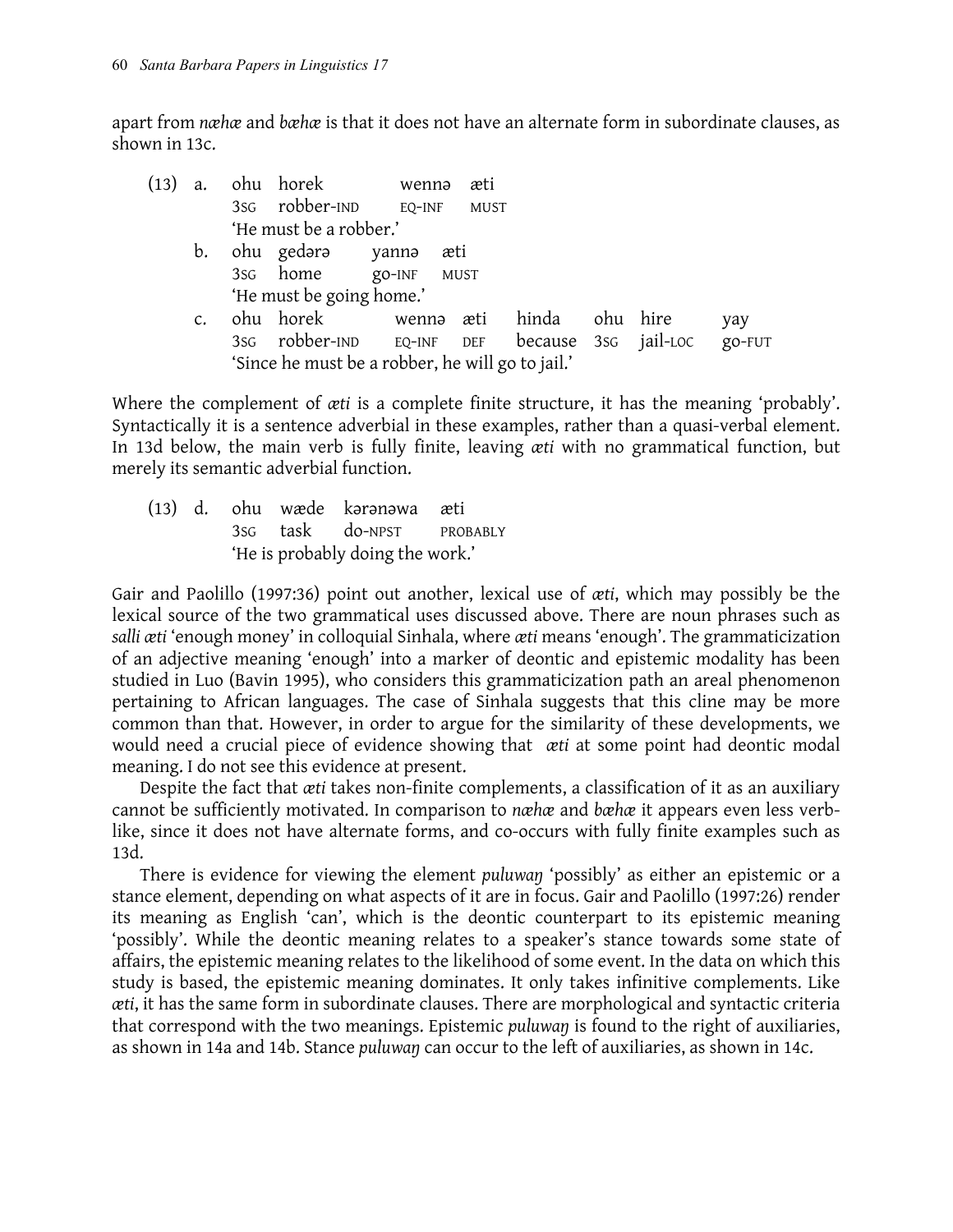- (14) a. maṭə epel gediyak oone wennə puluwaŋ 1SG-DAT apple CL-IND need EQ-INF PROBABLY 'I will probably need an apple.'
	- b. ohuṭə tibaha wennə puluwaŋ hinda mamə waturə 3SG-DAT thirsty EQ-INF PROB because 1SG water geenəwa bring-NPST 'Because he is probably thirsty, I bring some water.'
	- c. maṭə epel gediyak labaa gannə puluwaŋ una 1SG-DAT apple CL-IND happen take-INF able EQ-PST 'I was able to obtain an apple.'

Another feature that sets *puluwaŋ* apart from the other epistemic elements is that it can occur pre-verbally, as shown in 14d. This is unusual, given that Sinhala has a strict preference for right-headed constructions. Example 14d also shows that stance *puluwaŋ* requires dative subjects. Epistemic elements, by contrast, are found with both nominative and dative subjects.

(14) d. aliyan-ṭǝ jiip ratǝ puluwaŋ perǝlannǝ elephant.PL-DAT jeep vehicle able overturn-INF 'Elephants can overturn jeeps.'

Overall, the evidence rules out a classification of *puluwaŋ* as an auxiliary, rather, it is a quasiverb that seems to have grammaticized from an adjective. The grammaticization of epistemic markers from lexemes with the meaning 'ability' is very common (Bybee et al. 1994:187).

3.3. STANCE ELEMENTS. The elements discussed in this section are used to indicate a speaker's stance towards some event, such as for example appreciation, fear, or regret. These concepts are not generally recognized as grammatical, although stance and emotion lexemes do frequently give rise to more grammatical meanings. What warrants the discussion here are distributional similarities between stance elements and the auxiliaries discussed earlier. Grammaticization theory acknowledges that there is no strict division of 'grammar' and 'the lexicon'. To illustrate this, the English verb *try* is a less grammaticized auxiliary than for example *will*, but it shows some distributional similarities. While *will* takes only infinitive complements and regularly cliticizes, *try* takes infinitive and gerund complements. If we adopt Hopper's (1987) idea of emergent grammatical categories, we commit ourselves to the view that categories are in flux at all times. Such an open-ended view of grammar allows for degrees of auxiliarihood.

The elements *kæməti* 'like' and *oone* 'want/need' are classified as quasi-verbs in Gair and Paolillo (1997:26), *bayə* '(be) afraid' and *kanəgatu* '(be) sorry' are discussed in Garusinghe (1962). All of these can take nominal arguments and non-finite verbal complements. However, there are also differences. In simple attributive sentences, *kæməti*, *bayə* and *kanəgatu* behave like regular adjectives, which leaves *oone* with a special status in this category. The latter is also the only polysemous element, it can mean either 'want' or 'need'. The sections below discuss each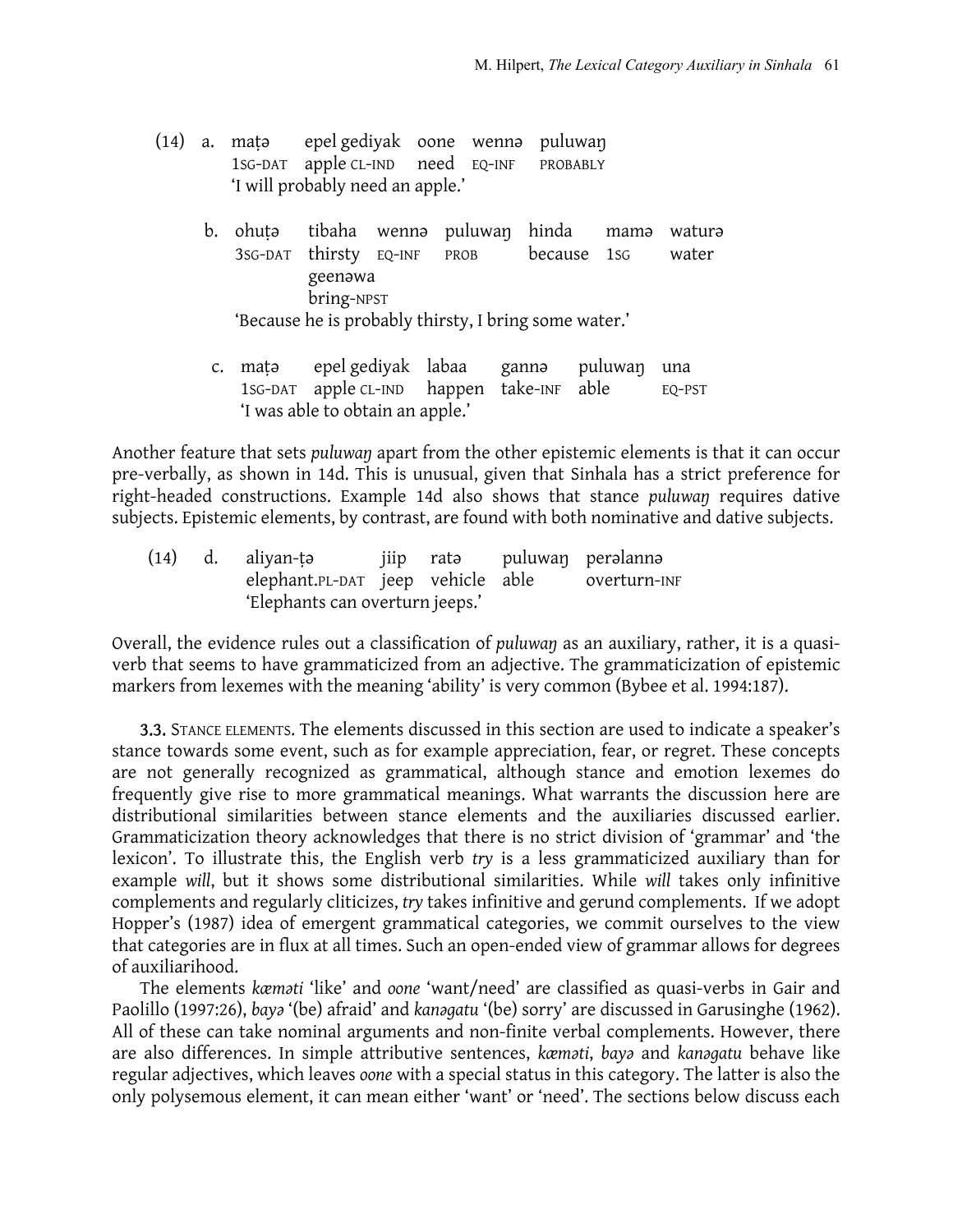element in detail and analyze the interplay of auxiliaries, epistemic elements, and stance elements.

The element *kæməti* 'like' can take nominal arguments, and clausal and infinitive complements. These are illustrated in 15(a-c). The subjects of sentences with *kæməti* are in the nominative. If *kæməti* is the last element in the sentence, it takes the ASSERTIVE marker *-i*, which also occurs on regular adjectives in attributive clauses.

- (15) a. mamə satuntə kæmətii 1SG animal.PL like-ASS 'I like animals.'
	- b. ballat ekə sellam kərənə ekəṭə ṭamay laməya kæmətii dog with game do- REL.PRES COMP ASS child like-ASS 'It is playing with the dog that the child likes.'
	- c. mamə gedərə yannə kæmətii 1SG home go-INF like-ASS 'I like to go home.'

It is a characteristic of stance elements that they precede auxiliaries and epistemic elements, as shown in 15d and 15e. Auxiliaries, in turn, precede epistemic elements, as shown in 15f. The correspondence of a three-fold semantic distinction to syntactic distribution is the main argument made in this paper for a distinction of auxiliaries proper, epistemic elements, and stance elements.

| (15) |    | mama satunta kæmati næhæ<br>1sG animal.PL like NEG<br>'I don't like animals.'                                                                |  |      |  |
|------|----|----------------------------------------------------------------------------------------------------------------------------------------------|--|------|--|
|      |    | e. redi bodapu ke ekata tamay mama kæmati une<br>clothes wash-PST.REL COMP ASS 1SG like EQ-PST.FOC<br>'It was washing clothes that I liked.' |  |      |  |
|      | f. | mama satunta kæmati wenna yanne<br>1sG animal.PL like EQ-INF FUT-FOC NEG<br>'I will not like animals.'                                       |  | næhæ |  |

Gair and Paolillo (1997:26) present evidence that *kæməti* inflects for syntactic context in the same way that lexical verbs and the epistemic elements *æti* and *næhæ* do. I have not been able to elicit these forms, but I consider it likely that the forms given in the first column of 15g are fused with a form of *wennə* that have not merged in my consultant's variety.

| (15) | g. | BASIC              | kæməti   | kæməti      |
|------|----|--------------------|----------|-------------|
|      |    | <b>CONDITIONAL</b> | kæməttot | kæməti unot |
|      |    | CONCESSIVE         | kæməttat | kæməti unat |
|      |    | <b>FOCUS</b>       | kæmətte  | kæməti une  |
|      |    |                    |          |             |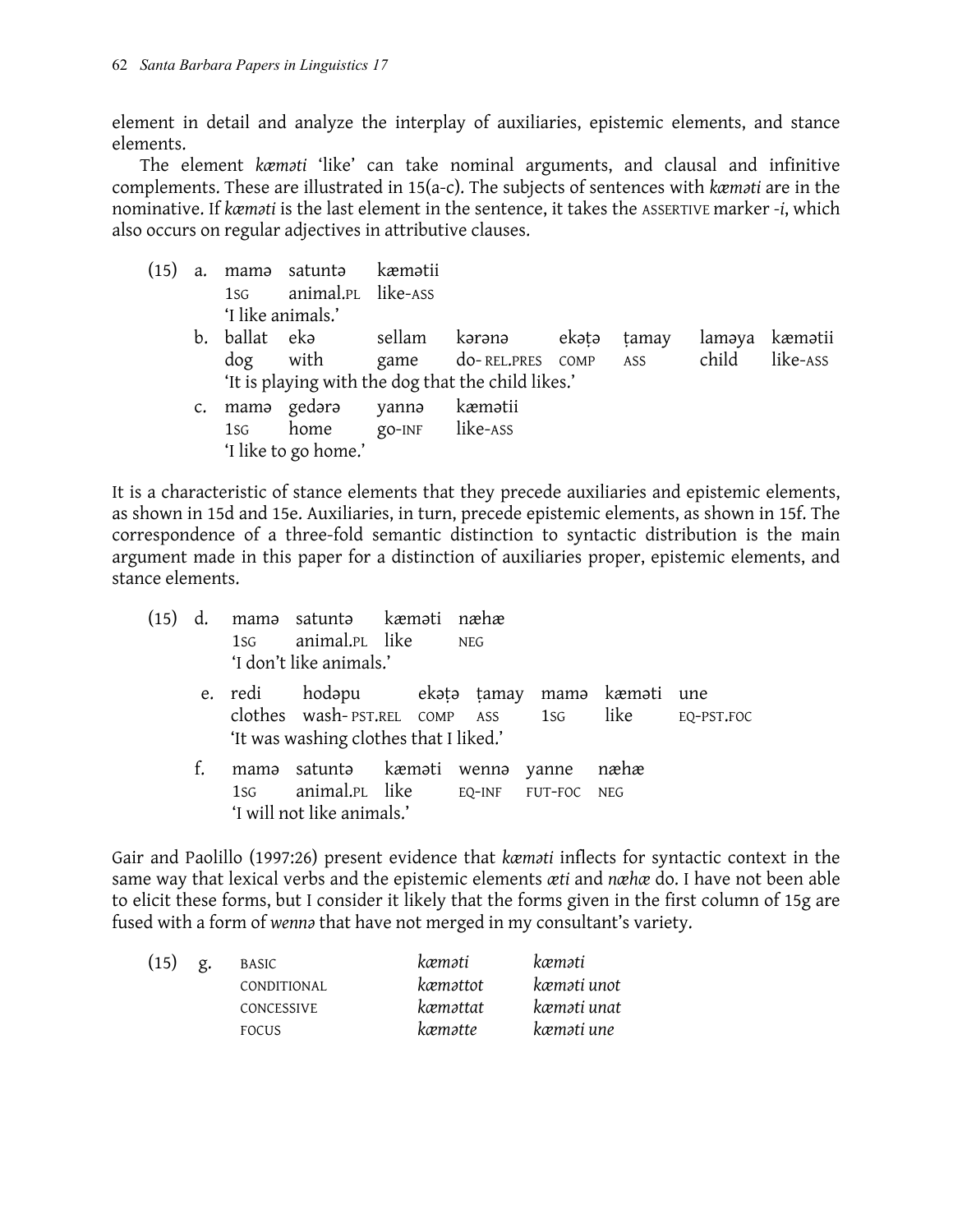In summary, *kæməti* does not behave very verb-like in the investigated variety of Sinhala. Its broad range of complements indicate a low degree of grammaticization; it cannot be classified as an auxiliary.

The element *kanəgatu* 'sorry' takes non-finite verb phrases as complements. It assigns dative case to its subjects. Also *kanəgatu* takes the assertive marker *-i* in sentence-final position.

| $(16)$ a. |    |                | mata randuwa gæna kanagatui   |           |  |
|-----------|----|----------------|-------------------------------|-----------|--|
|           |    |                | 1SG-DAT fight about sorry-ASS |           |  |
|           |    |                | 'I'm sorry about the fight.'  |           |  |
|           | b. | matə           | yannə                         | kanəgatui |  |
|           |    | 1SG-DAT gO-INF |                               | sorry-ASS |  |
|           |    |                | 'I'm sorry to leave.'         |           |  |
|           |    |                |                               |           |  |

Without the assertive marker the whole structure would not be finite, and hence ungrammatical. The marker is absent in examples with auxiliaries and epistemic elements, as shown in 16c and 16d. In summary, *kanəgatu* needs to be regarded as a weakly grammaticized adjective, not an auxiliary.

| (16) | $\mathsf{C}$ . | matə                         | randuwə  | gænə                               | kanəgatu |      | wennə  | wey        |
|------|----------------|------------------------------|----------|------------------------------------|----------|------|--------|------------|
|      |                | 1SG-DAT                      | fight    | about                              | sorry    |      | EQ-INF | <b>FUT</b> |
|      |                |                              |          | 'I will be sorry about the fight.' |          |      |        |            |
|      | d.             | matə                         |          | yannə kanəgatu                     | wenne    | næhæ |        |            |
|      |                | 1SG-DAT                      | $QO-INF$ | sorry                              | EQ-FOC   | NEG  |        |            |
|      |                | 'I won't be sorry to leave.' |          |                                    |          |      |        |            |

The element *bayə* 'afraid' takes nominal arguments, and clausal and infinitive complements. These are illustrated in 17a to 17c. Thus *bayə* behaves exactly like *kæməti* with respect to complementation; it also requires its subjects to be in the nominative case.

| (17) | a.             | mamə            |        | satundə                                          |                   | bayai      |       |            |         |            |
|------|----------------|-----------------|--------|--------------------------------------------------|-------------------|------------|-------|------------|---------|------------|
|      |                | 1S <sub>G</sub> |        | animal.PL                                        |                   | afraid-ASS |       |            |         |            |
|      |                |                 |        | 'I am afraid of animals.'                        |                   |            |       |            |         |            |
|      | b.             | ballat          | ekə    | sellam                                           | kərənə            |            | ekətə | tamay      | mata    | bayai      |
|      |                | dog             |        | with game do-REL.PRES                            |                   |            | COMP  | <b>ASS</b> | 1SG-DAT | afraid-ASS |
|      |                |                 |        | 'It is playing with the dog that I'm afraid of.' |                   |            |       |            |         |            |
|      | $\mathsf{C}$ . | mama            | gederə |                                                  | yanna             | bayai      |       |            |         |            |
|      |                | 1S <sub>G</sub> | home   |                                                  | go-INF afraid-ASS |            |       |            |         |            |
|      |                |                 |        | 'I'm afraid to go home.'                         |                   |            |       |            |         |            |

A difference between the two is that *bayə* can occur with a bare subject, as in example 17d. This is due to the fact that *bayə* is also a noun 'fear', a literal gloss for 17d would be *To me there is fear*. Note that the subject is in the dative case, unlike in 17a to 17c. Like the other elements, *bayə* sheds the assertive marker when another finite element is following it, as shown in 17e.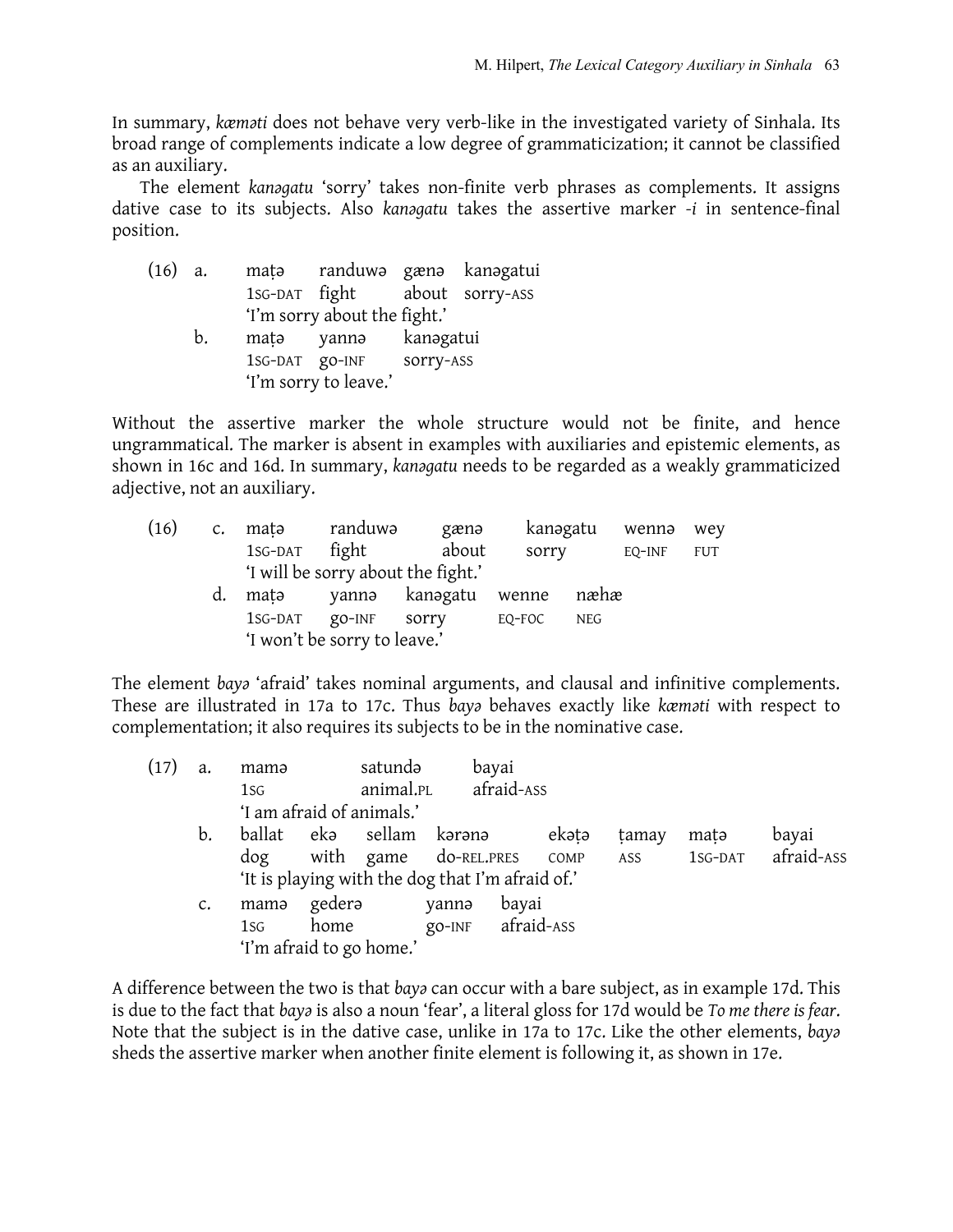| $(17)$ d. |    | mata<br>1SG-DAT<br>'I am afraid.' |      | bayai<br>fear-ASS            |       |                           |      |
|-----------|----|-----------------------------------|------|------------------------------|-------|---------------------------|------|
|           | e. | mama gedera<br>1sg                | home | 'I'm not afraid to go home.' | yanna | bayə<br>go-INF afraid NEG | næhæ |

The distributional and morphological evidence suggests that *bayə* is a weakly grammaticized adjective that has developed out of a noun. Like the previous stance elements, it is not an auxiliary.

The element *oone* can express both the concepts 'need' and 'want'. Gair and Paolillo (1997:27) identify 'must' as another sense, which is likely to be related to examples like 18c, where the meaning of 'need' shades into 'should', and maybe even 'must'. The development of weak into strong modality is a common process. *Oone* takes nominal arguments, and clausal and infinitive complements, which are illustrated in 18a to 18c. The subjects are in the dative case.

| (18) | a. | matə               | epel gediyak                           |      | oone         |       |               |      |
|------|----|--------------------|----------------------------------------|------|--------------|-------|---------------|------|
|      |    | 1SG-DAT            | apple CL-IND                           |      | need         |       |               |      |
|      |    | 'I need an apple.' |                                        |      |              |       |               |      |
|      | b. | redi               | hodana                                 |      | ekətə        | tamay | matə          | onee |
|      |    | clothes            | wash-REL.PRES                          |      | COMP         | ASS   | 1SG-DAT       | need |
|      |    |                    | 'It is washing clothes that I want.'   |      |              |       |               |      |
|      | c. | oyaata             | kərannə                                | onee | redi         |       | hodana        | ekay |
|      |    | 2SG-DAT            | $do$ -INF                              |      | need clothes |       | wash-REL.PRES | COMP |
|      |    |                    | 'What you need to do is wash clothes.' |      |              |       |               |      |

In sentences with auxiliaries and epistemic elements, *oone* precedes the other elements.

| (18) | d. | mata    | epel gediyak                     | oone | wey    |          |
|------|----|---------|----------------------------------|------|--------|----------|
|      |    |         | 1sG-DAT apple CL-IND             | need | EQ-FUT |          |
|      |    |         | 'I will need an apple.'          |      |        |          |
|      | e. | matə    | epel gediyak                     | oone | wenna  | puluwan  |
|      |    | 1SG-DAT | apple CL-IND                     | need | EQ-INF | PROBABLY |
|      |    |         | 'I will probably need an apple.' |      |        |          |

The element *oone* is different from the other stance elements in a number of respects. In attributive sentences, *kæməti*, *bayə* and *kanəgatu* take the assertive suffix *-i*, which *oone* does not. It is also the only polysemous stance element. Finally, it is the only stance element that occasionally fuses with epistemic elements, as shown in 18f.

| (18) | t. matə                  | epel gediyak         | oonæhæ   |
|------|--------------------------|----------------------|----------|
|      |                          | 1sG-DAT apple CL-IND | need-NEG |
|      | 'I don't need an apple.' |                      |          |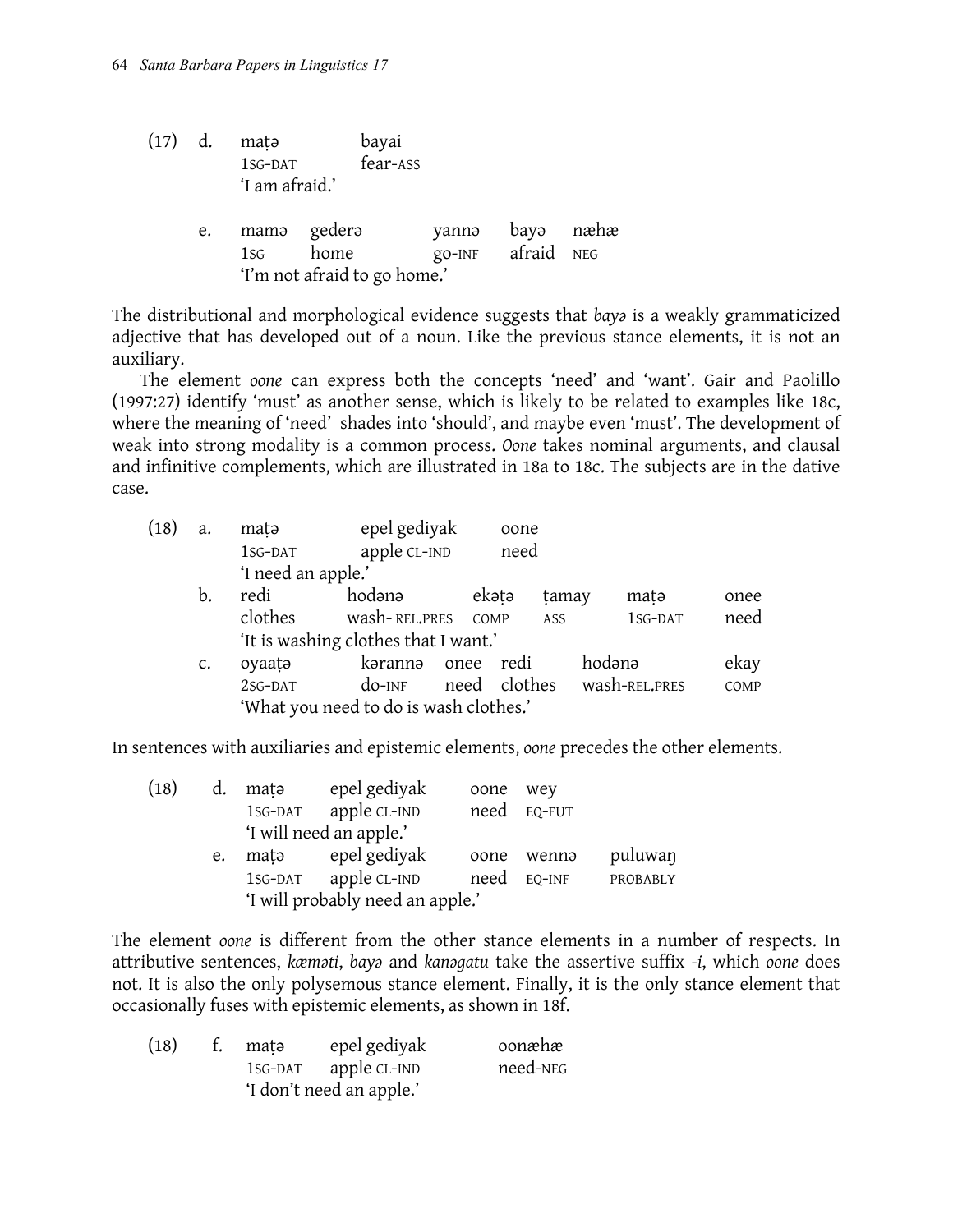In summary, despite a number of morphological and syntactic differences, *kæməti*, *bayə, kanəgatu*, and *oone* form a discernable category of their own which can be appropriately called stance elements.

4. AUXILIARIES, EPISTEMIC ELEMENTS, AND STANCE ELEMENTS. There are two basic conclusions that can be drawn from the observations in section 3. First, there is evidence for a lexical category auxiliary in colloquial Sinhala. On the basis of synchronic semantic, morphological, and syntactic evidence it can be reasonably hypothesized that a small number of lexical verbs have come to acquire grammatical functions in Sinhala, losing some of their original category characteristics in the process. These elements have grammaticized to different extents, as measured by Heine's (1993) stage model of auxiliation.

The auxiliary *yannə* 'go' is a fully grammaticized, stage D element with the function of indicating future tense. The same characterization holds for *dennə* 'give', which codes permission. The verb *gannə* 'take' differs from the two previously discussed elements, because it is no auxiliary by itself. In the complex auxiliary *patan gannə* 'start take', it codes inceptive aspect. This construction illustrates a frequent pattern in Sinhala, which is the creation of complex verbs by conventionalization of a nominal compound element. Examples of such complex verbs based on *gannə* 'take' are *balaa gannə* 'look take', which means 'to look after someone', *labaa gannə* 'happen take' which means 'obtain', and *allaa gannə* 'touch take', which means 'catch'. The element *wennə* 'become' functions as a tense-carrying verbal element that is comparable to an equative copula. It is a highly grammaticized, semantically bleached element. Despite these facts, since it does not take clearly non-finite complements, it cannot be appropriately called an auxiliary.

All grammaticization processes that can be observed in the above elements are fairly wellattested cross-linguistically. However, the idiosyncrasies and polysemies of the individual constructions also underscore the finding that grammaticization paths can be motivated in a post-hoc fashion, but never be predicted.

The second conclusion from this study is that the category of quasi-verbs, as proposed by Gair and Paolillo (1997:26), can be divided into epistemic elements and stance elements along semantic, morphological, and syntactic criteria. Syntactically, we can draw the following generalization. Stance elements are followed by auxiliaries proper, which are followed by epistemic elements. this is schematized in (19).

(19) COMPLEMENT > STANCE > AUX > EPISTEMIC

Auxiliaries, stance elements and epistemic elements have in common that they make structures finite if they occur as the last element in a sentence.

A morphological difference between stance and epistemic elements is that the former take the assertive suffix, and the latter inflect for different syntactic contexts. Semantically, epistemic elements refer to the likelihood or factuality of some event, while stance elements code a cognizer's attitude towards some state of affairs.

As quasi-verbs are a somewhat unusual lexical category from an Indo-European point of view, it would be interesting to further analyze the lexical sources of these elements, and to investigate whether the rise of this category is a language-internal development, or if it is the result of language contact.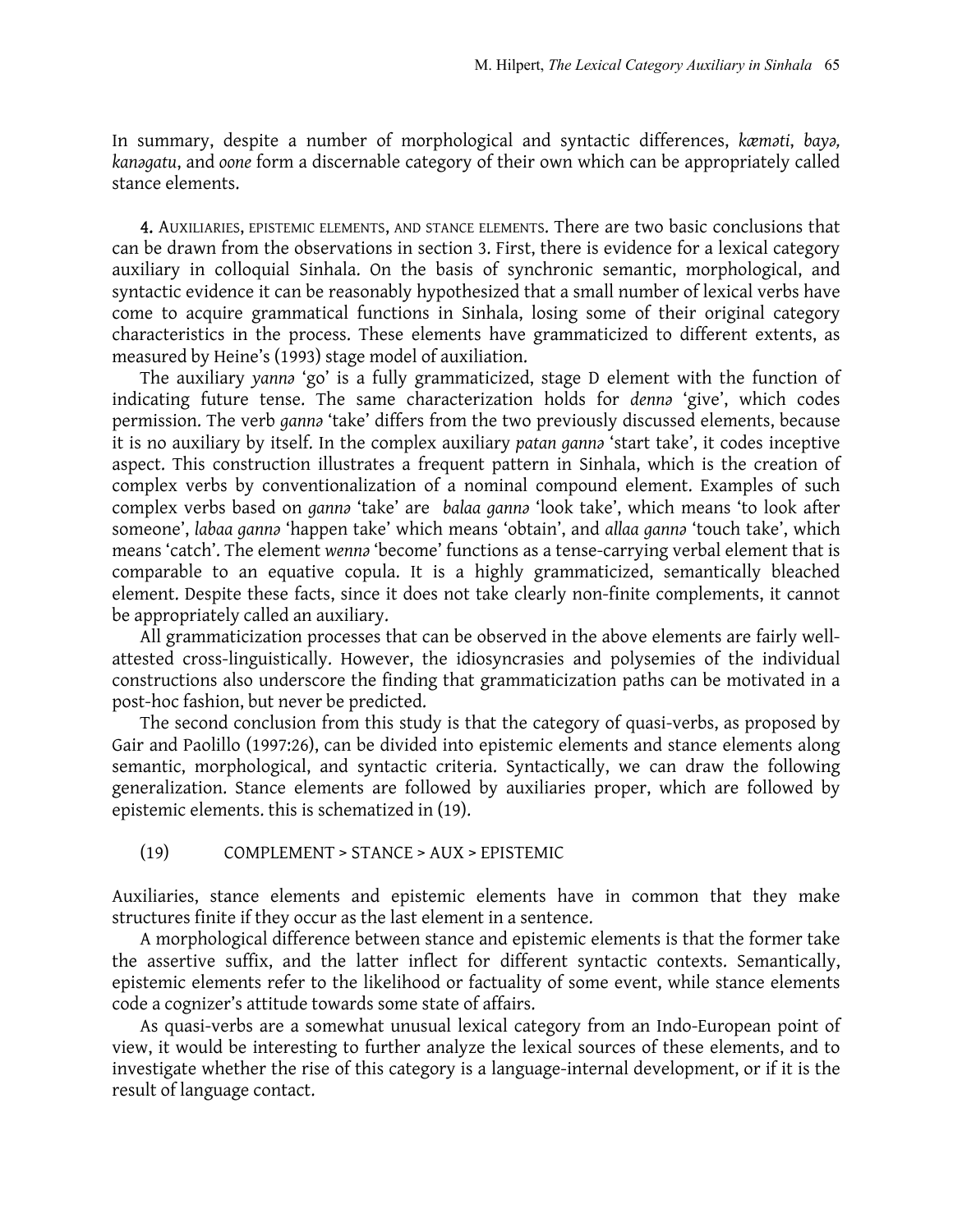These two conclusions raise a theoretical point, on which I would like to end the discussion. In the works of Heine (1993), Kuteva (2001), and others it is a theoretical given that auxiliaries develop out of lexical verbs. This is a matter of definition, rather than empirical investigation, and will not be disputed here. However, the existence of quasi-verbs in Sinhala show that elements can come to function in very similar ways to auxiliaries, but have nouns (*bayə*) or adjectives (*kanəgatu*) as their lexical sources. If auxiliary-like elements can be recruited from these sources, should we rather define auxiliaries in terms of their synchronic function or in terms of their historical origins? It has been tacitly assumed that these aspects are commonly in agreement, but the case of Sinhala suggests that a revision of this assumption might be necessary. A broader definition of auxiliary would encompass all grammatical markers of tense, aspect, or modality that co-occur with non-finite verbal complements, regardless of their historical lexical source.

## **REFERENCES**

- BARLOW, MICHAEL and SUZANNE E. KEMMER (eds.) 2000. *Usage-based models of language*. Stanford: CSLI.
- BAVIN, EDITH L. 1995. The obligation modality in Western Nilotic languages. *Modality in Grammar and Discourse*, ed. by Joan L. Bybee and Suzanne Fleischman, 107-34. Amsterdam: John Benjamins.
- BENEVISTE, EMILE. 1968. Mutations of linguistic categories. *Directions for historical linguistcs: A symposium*, ed. by Winfred P. Lehmann and Yakov Malkiel, 85-94. Austin: University of Texas Press.
- BOLINGER, DWIGHT. 1980. Wanna and the gradience of auxiliaries. *Wege zur Universalienforschung: Sprachwissenschaftliche Beiträge zum 60. Geburtstag von Hansjakob Seiler*, ed. by Gunter Brettschneider and Christian Lehmann, 292-99. Tübingen: Narr.
- BYBEE, JOAN L., REVERE PERKINS, and WILLIAM PAGLIUCA. 1994. *The Evolution of Grammar: Tense, aspect and mood in the languages of the world*. Chicago: University of Chicago Press.
- BYBEE, JOAN L. and ÖSTEN DAHL. 1989. The Creation of Tense and Aspect Systems in the Languages of the World. *Studies in Language* 13.51-103.
- BYBEE, JOAN L. and PAUL HOPPER (eds.) 2001. *Frequency and the Emergence of Linguistic Structure*. Amsterdam: John Benjamins.
- GAIR, JAMES W. 1998. *Studies in South Asian Linguistics: Sinhala and other South Asian Languages*. New York: Oxford University Press.
- GAIR, JAMES W. and JOHN C. PAOLILLO. 1997. *Sinhala*. München: Lincom.
- GARUSINGHE, DAYARATNE. 1962. *Sinhalese. The spoken idiom*. München: Hueber.
- GREENBERG, JOSEPH. 1963. *Universals of Language*. Cambridge: MIT Press
- HEINE, BERND. 1993. Auxiliaries. *Cognitive Forces and Grammaticalization*. Oxford: Oxford University Press.
- HEINE, BERND and TANIA KUTEVA. 2002. *World Lexicon of Grammaticalization*. Cambridge: Cambridge University Press.
- HENGEVELD, KEES. 1992. *Non-verbal predication: Theory, typology, diachrony*. Berlin: Mouton de Gruyter.
- HOPPER, PAUL. 1987. *Emergent grammar*. Berkeley Linguistic Society 13.139-57.
- HOPPER, PAUL and ELIZABETH CLOSS TRAUGOTT. 1993. *Grammaticalization*. Cambridge: Cambridge University Press.